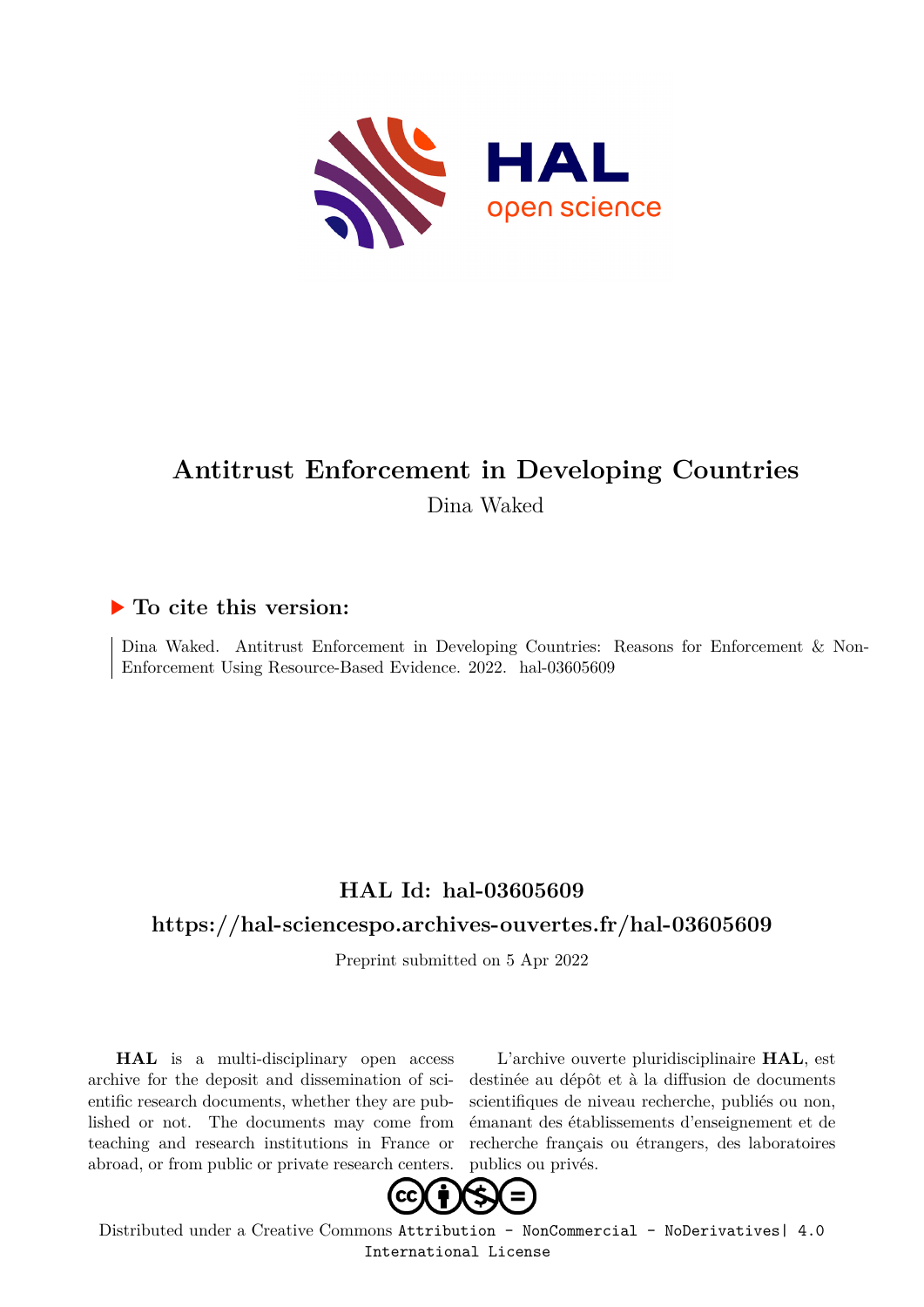#### **Antitrust Enforcement in Developing Countries:**

#### **Reasons for Enforcement & Non-Enforcement using Resource-Based Evidence**

Dina I. Waked\*

#### *Abstract*

*This paper empirically investigates whether developing countries can enforce their antitrust laws or not by measuring potential antitrust enforcement using two proxies: budgets and staffing levels of antitrust authorities. Data was collected from 40 developing countries since the adoption of the law until 2009. This dataset presents an alternative method to measure antitrust enforcement compared to the widespread use of formal enforcement proxies. The data shows that most developing countries actually are capable of enforcing their competition laws but with varying intensities. This finding challenges the assumption that developing countries only adopt antitrust laws to secure trade agreements and constantly fail to enforce these laws. Using this dataset the paper then assessed what issues contributed to the variation of antitrust enforcement across developing countries, using panel data estimation techniques to examine the relation between the potential antitrust enforcement proxies and variables representing macroeconomic, political, legal and institutional environments. The paper finds that the factors that heavily impact the level of potential enforcement are economic development, openness to trade and corruption.* 

#### **I. INTRODUCTION**

Developing countries have been increasingly adopting specialized laws aimed at regulating competitive behaviour and prohibiting anticompetitive activities. By 2007, out of the world's  $151$  developing countries<sup>1</sup>, 77 had an antirust law in force and an agency set up to enforce the adopted law, a surge from less than  $10$  before  $1990$ .<sup>2</sup> The trend to

<sup>\*</sup> SJD Candidate, Harvard Law School. I would like to thank my supervisor Einer Elhauge for continuous discussions and support. I also want to thank Mark Roe for co-supervising the work on which this paper is based. I am very thankful to the help and support I received from Lionel Nesta, Ludovic DiBiaggio and Maryam Nasiriyar. I am also very grateful to the assistance I received while working at SKEMA Business School (Sophia Antipolis, France).

<sup>&</sup>lt;sup>1</sup> According to the World Bank classifications based on gross national income (GNI) per capita. (Economies are divided according to 2008 GNI per capita, calculated using the World Bank Atlas Method. The groups are: low income, \$975 or less; lower-middle-income, \$976 - \$3,855; and upper-middle-income,  $$3,856 - $11,905.$ 

<sup>&</sup>lt;sup>2</sup> These include 7 countries, which are considered developing according to International Monetary Fund (IMF) classification, but are considered high-income economies according to the World Bank. *See* IMF 2008 World Economic and Financial Surveys, World Economic Outlook, Database – WEO Groups and Aggregate Information. These countries are: Barbados, Croatia, Czech Republic, Estonia, Hungary, Saudi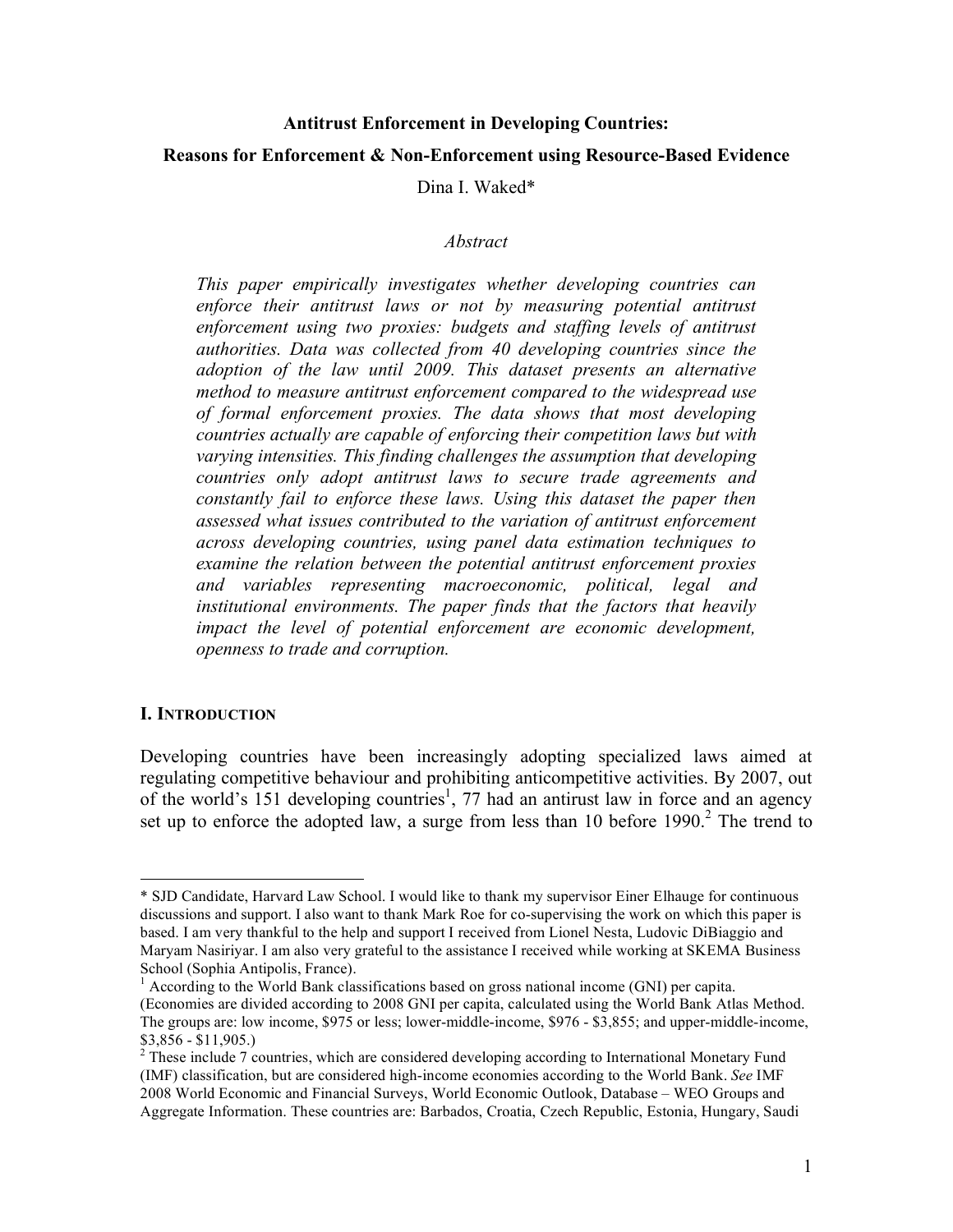adopt these laws in the developing world has been a phenomenon of the 1990s, where the number of countries adopting antitrust laws post 1990 is astonishing, compared to the decades before (Figure 1). (Table 1 lists all developing countries with a competition law).

This raises the question of why did these countries adopt them in the 1990s and not before? And also, why did *so many* of them suddenly become interested in competition law adoption? There is no simple answer to either, except to say that many countries had provisions either in their penal codes, civil codes or commercial legislations dealing with competition law issues before formally adopting a legislation that is solely concerned with competition matters.<sup>3</sup> This made them less interested in adopting particular laws seeing that they had general provisions in other legislations dealing with the same issues. With regards to the second question, why so many became suddenly interested in these kind of laws in the 1990s, it is simplistic to argue, yet quite true, that many countries were entering trade agreements in the 1990s that made the adoption of competition law a prerequisite to the implementation of the trade deals.<sup>4</sup> These treaties were either trade agreements creating free trade zones, or were part of structural programs that intended to open up the developing world economies and facilitated the entry of foreign entities that considered a competition law a necessity and guarantee for their work abroad, in particularly in a developing country.<sup>5</sup> More generally, the 1990s are considered the era where developing world countries started to put an end to their former protectionist policies that were either inspired by communist or socialist regimes or simply by efforts to industrialize and strengthen national champions and local producers. The 1990s introduced the new era of international trade, encouraging foreign direct investment, and membership in regional trade agreements or the World Trade Organization (WTO). With the emergence of many of these structural changes, open door policies and participation in world trade relations, competition laws were suddenly prescribed as necessities to facilitate much of the impending changes. It is important to understand the role played by the WTO in encouraging and often requiring new members to adopt these laws in order to understand the surge in the developing world.<sup>6</sup> Similarly, the role played by the EU in encouraging new members and trade partners to adopt competition law is even more

Arabia, and Slovak Republic (where the Czech Republic and the Slovak Republic were considered developing in the 2008 IMF Survey and are no longer so in the 2009 survey).

<sup>&</sup>lt;sup>3</sup> See for example Egypt's Penal Code of 1937 in Article 345 prohibits raising or lowering prices to achieve illegal benefits. Also, Law 241 for 1959 states that it is prohibited for any distributor to have a monopoly in distributing any domestically produced good that is subject to an import ban.

<sup>4</sup> Francisco Marcos, *Do Developing Countries Need Competition Law and Policy?*, 3 (September 2006). Available at SSRN: http://papers.ssrn.com.ezp-

prod1.hul.harvard.edu/sol3/papers.cfm?abstract\_id=930562&download=yes ("[Competition Policy] mandates are also contained in most of the bilateral trade agreements and Free Trade Agreements in which young and developing countries take part. Parties to those treaties normally are required to have in place a domestic antitrust regime as one of the main conditions before entering into the agreement.")

<sup>5</sup> *See e.g* The Euro-Mediterranean Association Agreement between the EU and Egypt in Article 72 states that, a "financial cooperation package shall be made available to Egypt" focused among others on "the accompanying measures for the establishment and implementation of competition legislation." Similar provisions are found in other Euro-Mediterranean Association Agreements which have been concluded between the EU and each of the following: Algeria, Egypt, Israel, Jordan, Lebanon, Morocco, Palestinian Authority, Tunisia, and Turkey. <sup>6</sup>

World Trade Organization; Paper of 18 September 1998; WT/WGTCP/W/80.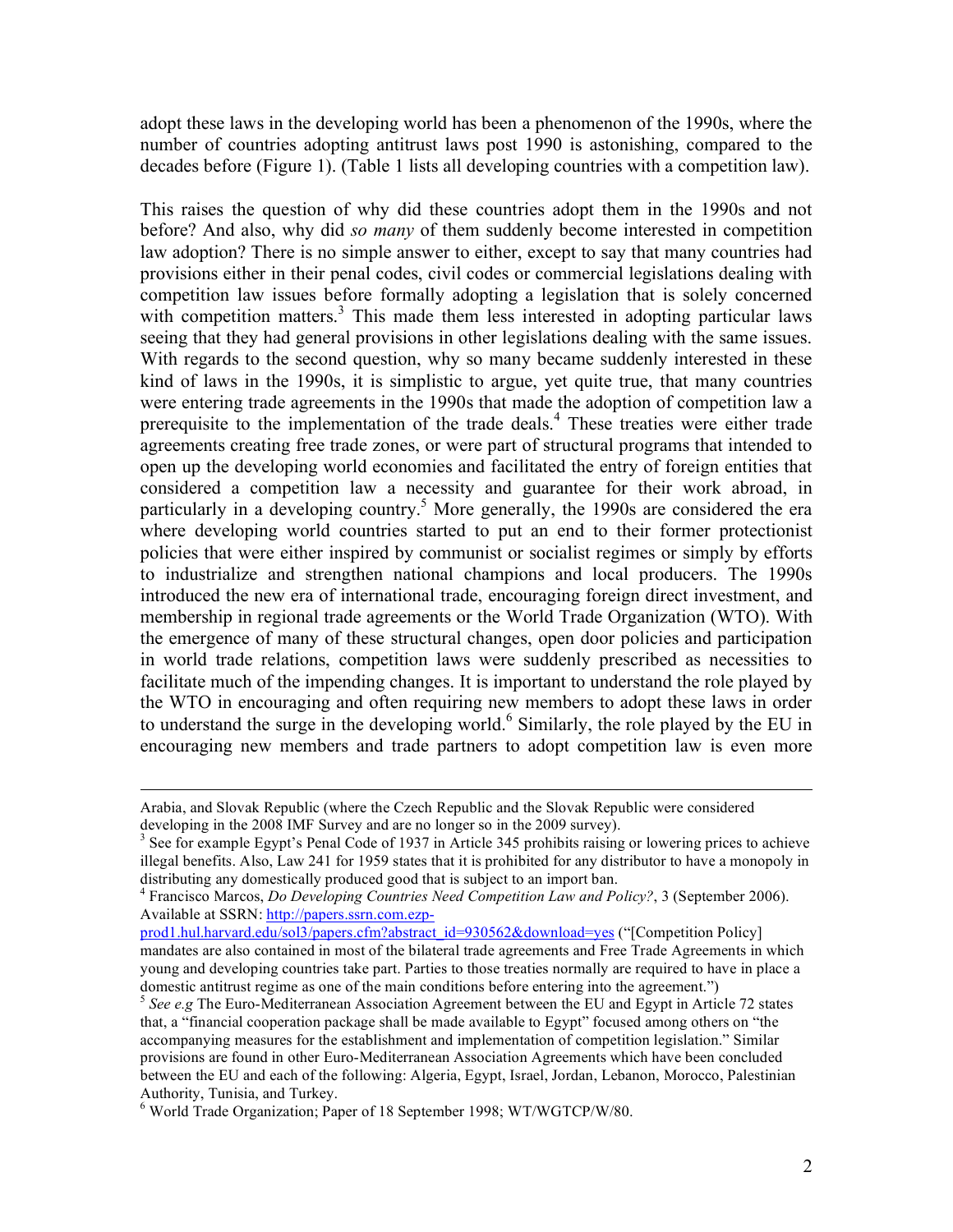straightforward.<sup>7</sup> Adopting these laws seemed to many as the missing link to assure growth and development.<sup>8</sup>

In many instances these newly adopted competition laws are replicas of laws developed in the West. The problem of adopting laws that are not tailored to address local needs is that often these laws are nothing but ink on paper. Theories on legal transplant abundantly show that copy-and-pasting laws leads to inefficiency of these laws and prove their uselessness.<sup>9</sup> With this in mind, it is intriguing to see what the developing countries do with their antitrust laws after they adopt them, regardless of the reasons behind adopting these laws and the format that inspired their drafting.<sup>10</sup>

The literature on antitrust in developing countries is rather meager with little research explaining the realities post adoption. Most studies focus on analyzing the adoption phenomenon and the kinds of laws adopted. In their analysis, measuring and quantifying enforcement is ignored or simply assumed to naturally follow adopting these laws. Many studies that attempt to see whether these laws are important, in terms of development, only look at the *adoption* as the event that should trigger economic development. These studies look at the *kind* of law adopted, whether it is one that addresses local needs or one that replicates the laws of the developed countries, to conclude about the effects resulting from the kind of law adopted.

Moreover, the general assumption is that developing countries do not enforce their antitrust laws, it is argued that "antitrust laws have been on the books of several developing countries for a long time, but they have done little to reduce anticompetitive behavior. This suggests that the laws have been ignored  $[\dots]$ <sup>11</sup>. Whether this quote is true or not is what this paper is attempting to assess. The focus of this paper is what actually happens in developing countries after antitrust laws are adopted. The aim is simply to ask whether developing countries are capable of enforcing their competition laws or not. To answer this simple query this paper looks at antitrust enforcement activities in developing countries since the adoption of the law until 2009. Then the paper analyzes the variables affecting the potential for enforcement and non-enforcement of these laws by studying the respective national environment that resulted in the varying degrees of enforcement potential across countries. By doing that, the paper is basically analyzing the macroeconomic, political, legal and institutional environment that need to

<sup>7</sup> *See* The Euro-Med Association Agreements, *supra* note 5. 8 *See* Organization for Economic Cooperation and Development (OECD), *Implementing Competition Policy in Developing Countries* in Promoting Pro-Poor Growth: Private Sector Development 39 (2006).

<sup>(&</sup>quot;There are strong links between competition policy and numerous basic pillars of economic development … There is persuasive evidence from all over the world confirming that rising levels of competition have

been unambiguously associated with increased economic growth, productivity, investment and increased average living standards").

<sup>9</sup> Michal S. Gal, *The "Cut and Paste" of Article 82 of the EC Treaty in Israel: Conditions for a Successful Transplant,* 9(3) EUR. J. L. REFORM 647, 648 (2007).<br><sup>10</sup> For an analysis of these questions *see* Dina Waked, *Competition Law in the Developing World: The Why* 

and How of Adoption and its Implications for International Competition Law, 1 GLOBAL ANTITRUST REV. 69, 70-75 (2008). 11 A. E. Rodriguez and Mark D. Williams, *The Effectiveness of Proposed Antitrust Programs for* 

*Developing Countries,* 19 N.C. J. INT'L L. & COM. REG. 209, 223 (1993-1994).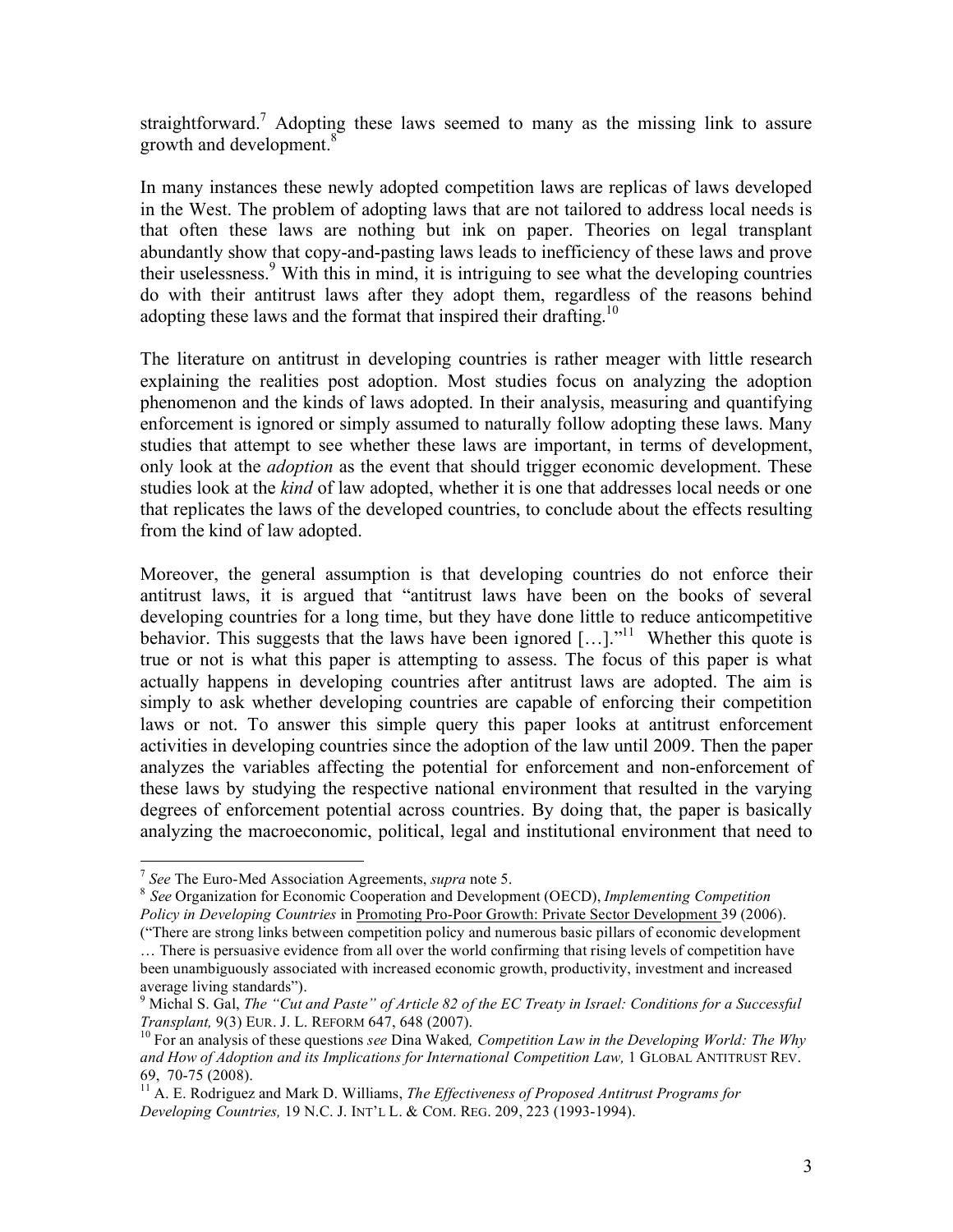be in place to guarantee potential enforcement of these laws. To investigate the effects of these factors on potential antitrust enforcement the paper utilizes panel data estimation techniques. The aim of the paper is simply to illustrate what developing countries do with their antitrust laws after they adopt them and what affects their varying enforcement potential.

The paper is organized as follows: Section II describes the data used to measure potential antitrust enforcement in developing countries and the variables used to study what affects the intensity of enforcement potential. Section III introduces the empirical methodology. Section IV discusses the results and empirical findings. Section V concludes.

### **II. DATA**

This article develops alternative measurements of potential antitrust enforcement using the resources of the antitrust authorities. These measurements capture the intensity of potential enforcement based on budgetary resources and staffing levels. The budgets and staffing levels of antitrust authorities in developing countries were gathered through questionnaires sent to the various authorities or through published annual reports when available. The data was collected since the adoption of the antitrust law in each country up till 2009. To assess what impacts the intensity of potential antitrust enforcement in developing countries variables across the macroeconomic, political, legal and institutional environments were assessed.

The majority of empirical studies on law enforcement focus on measuring *formal enforcement.* It is the most widespread method used to measure enforcement and has been dubbed measures of 'laws on the books'. This methodology uses positive law as an alternative measurement of enforcement. Writers who use 'laws on the books' look at one of two things: (1) the breadth of the law and its comprehensiveness; (2) the powers allocated in the law to the regulatory agency in charge of enforcing that law.

#### *A. Resources-based Enforcement Measurement (Dependent Variable)*

"Understandably, formal legal rules are easier for economists to code, measure, and incorporate into their regression equations, but they have little to do with reality of actual practice, particularly in developing countries<sup>"12</sup>

In an attempt to capture the reality of actual enforcement potential in developing countries this paper diverges from the literature by focusing on antitrust enforcement data measured using budgets and staffing levels across antitrust authorities.<sup>13</sup> The data was

<sup>&</sup>lt;sup>12</sup> John C. Coffee, Jr., *Law and The Market: The Impact of Enforcement*, 156 U. PA. L. REV. 229, 244 (2007-2008).<br>(<sup>13</sup> Measuring budgets and *at fine budgets* and *the Contractional* 

Measuring budgets and staffing levels to proxy enforcement is inspired by Howell E. Jackson and Mark

J. Roe, *Public Enforcement of Securities Laws: Resource-based Evidence,* 93 J. FIN. ECON. 207 (2009).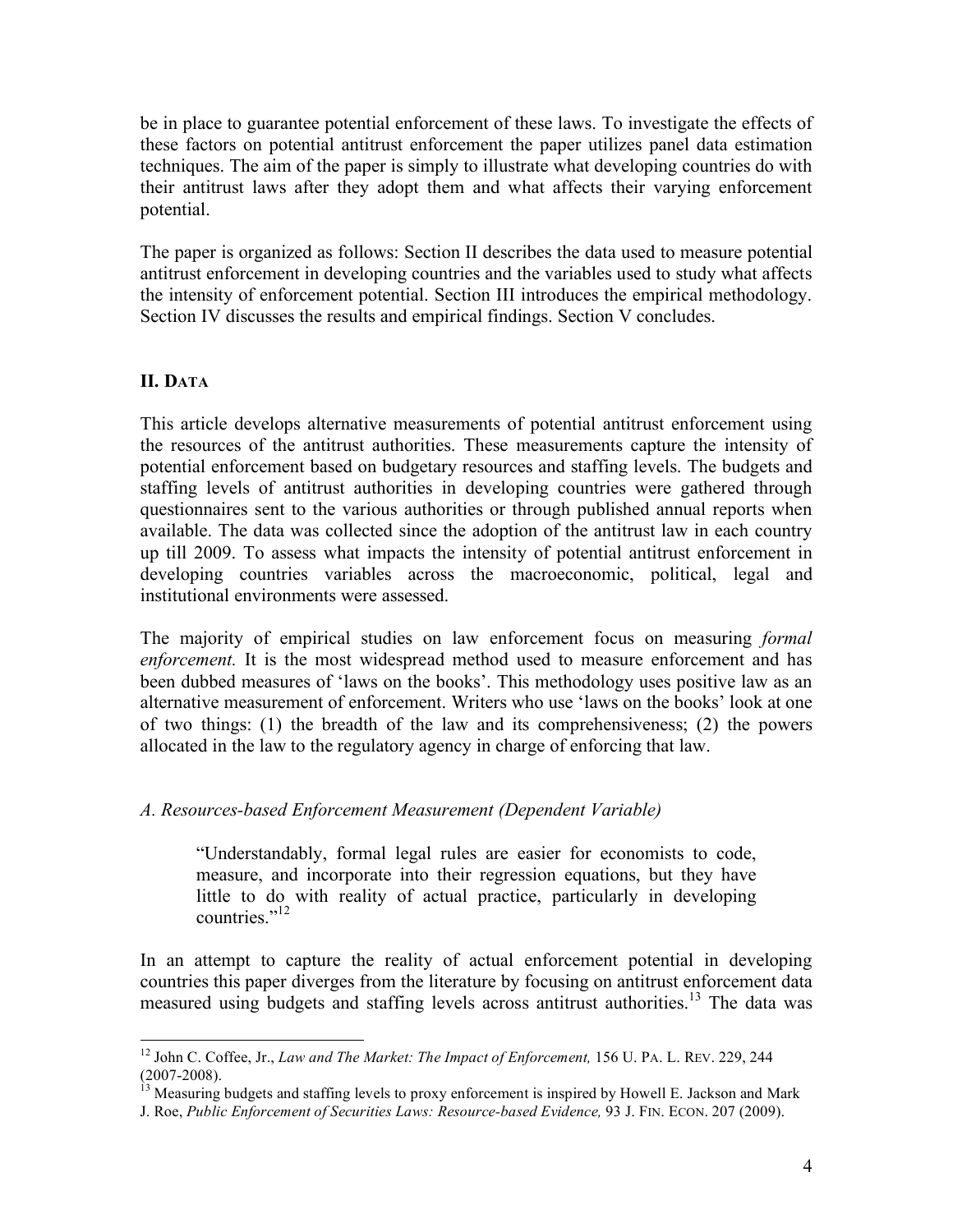collected for 40 countries, out of a total of 77 developing countries that have adopted a competition law by 2007 (see Table 1).

The method of data collection was either direct contact with the competition authority in the respective countries or collection of published antitrust data. The published data on antitrust enforcement are mainly found in the competition authorities' annual reports or OECD reports. Data collected through published materials represent only 23% of the countries studied. The rest of the data was collected by contacting the competition agencies and asking the director of the respective agency to fill a questionnaire about enforcement data on a yearly bases since the antitrust law has been adopted in his or her country. Therefore, for the 40 countries included in the research one of these criteria are satisfied: (1) published annual reports by the respective competition authorities with antitrust enforcement data is available, (2) other published resources that include actual enforcement data are found (mainly OECD or UNCTAD, CUTS, APEC reports or databases), (3) personal access to the competition authority that is willing to share enforcement data is established.<sup>14</sup>

Both budgets and staffing levels are used as dependent variables representing potential antitrust enforcement. Budgets are normalized by the size of the economy and staffing levels are normalized by the size of the population. Both measurements indicate government commitment towards enforcement and yet each looks at this commitment from a different angle. Money and people are obviously measuring different aspects and they also have different weights to different countries. One country might find it easier or cheaper to show commitment to enforcement by well staffing its authority, especially in countries where wages are low, compared to others that prefer providing long term deep funding. Table 3 and Figures 2 and 3 report the average normalized budgets and staffing levels across developing countries.

### *B. Explanatory Variables*

After assessing the antitrust enforcement activities in developing countries, it is interesting to investigate why some are capable of implementing their competition laws while others are not. Also, it is intriguing to investigate the factors that affect the intensity of enforcement capacity.

Using inputs of the antitrust agencies as measurements for antitrust enforcement potential, the relationship with regards to the macroeconomic, political, legal and institutional environment is tested. The effects of these factors are tested on budgets and staffing levels. This investigation identifies the factors that need to be in place to assure that the antitrust authorities are capable of implementing the adopted antitrust laws.

The paper follows the footsteps of prior studies trying to link the macroeconomic environment to aspects of competition law. Most of these studies look at the relationship

<sup>&</sup>lt;sup>14</sup> In many instances some enforcement data were initially collected from published reports yet when contact with the respective competition authority was made, these data were shared to be complemented, reviewed or confirmed.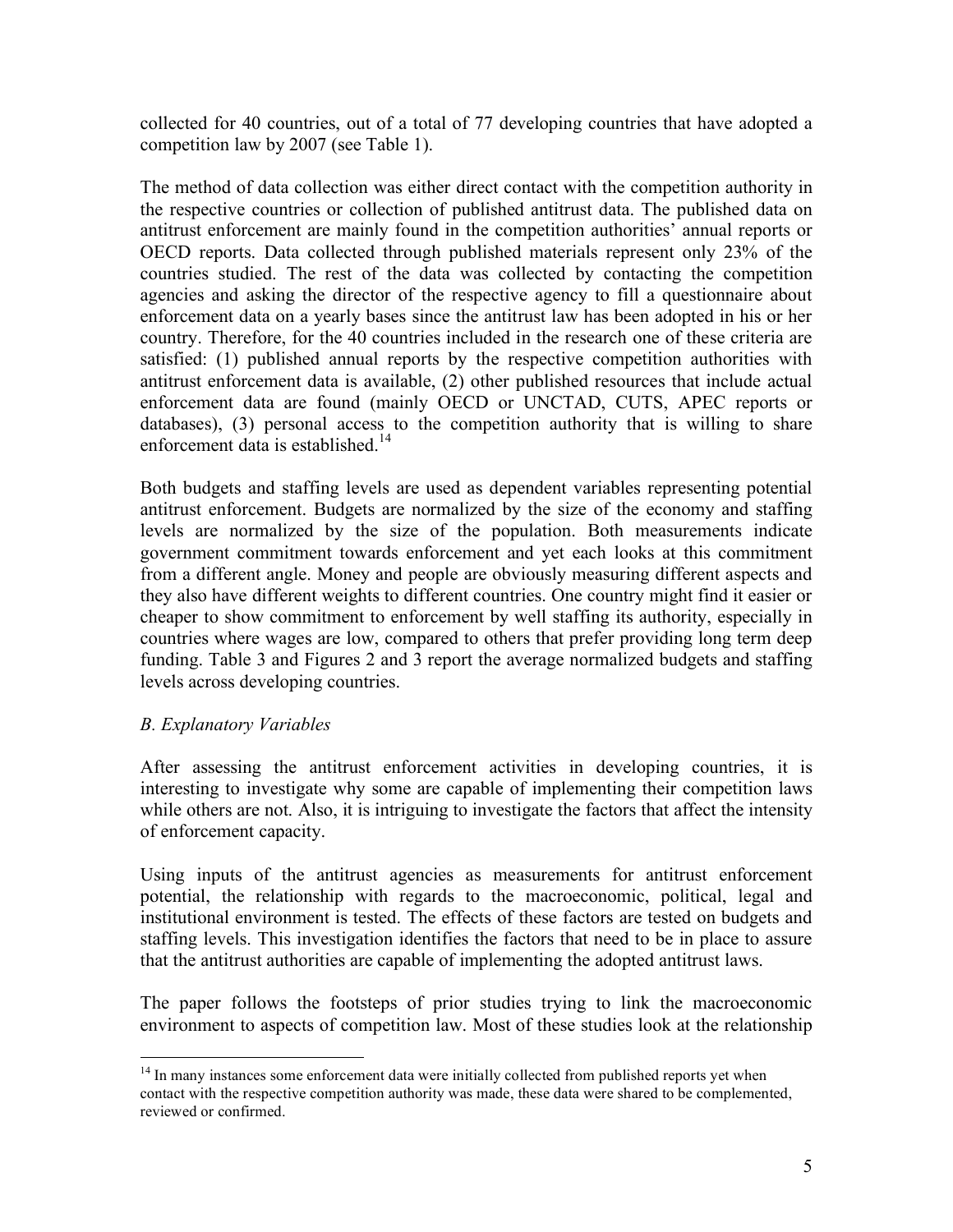between these factors and adopting a competition  $law<sup>15</sup>$  or the effect they have on the general competition policy across countries<sup>16</sup>. This paper is interested in testing these same factors, identified by prior studies as the most important contributors to the antitrust environment. However, instead of looking at the relationship between the macroeconomic, political, legal and institutional factors and the adoption or the general competition environment this paper looks at the effect these factors have on actual enforcement potential, measured using enforcement inputs.

These variables fit into the following 4 categories:



The effect of the macroeconomic environment on potential antitrust enforcement is tested through the relationship between the enforcement proxies and both economic development and openness to trade. Economic development is measured using the log of gross domestic product per capita in current US\$. Openness to trade is measured by the log of total imports of goods and services in current US\$.<sup>17</sup>

The influence of the political environment on potential antitrust enforcement is tested using political stability and corruption. Political stability is a measurement developed by Kaufman et al. and reported in the Worldwide Governance Indicators Database.<sup>18</sup> It measures the likelihood that the government will be destabilized or overthrown by

<sup>&</sup>lt;sup>15</sup> Mark R.A. Palim, *The Worldwide Growth of Competition Law: An Empirical Analysis*, 43(1) ANTITRUST BULL. 105 (Spring 1998).

<sup>&</sup>lt;sup>16</sup> Franz Kronthaler, *Effectiveness of Competition Law: A Panel Data Analysis 7* IWH-Discussion Papers (June 2007).

 $17$  The logs are used to transform the data to resemble a normal distribution.

<sup>&</sup>lt;sup>18</sup> Kaufman et al., *The Worldwide Governance Indicators (WGI) project*, available at http://info.worldbank.org/governance/wgi/index.asp.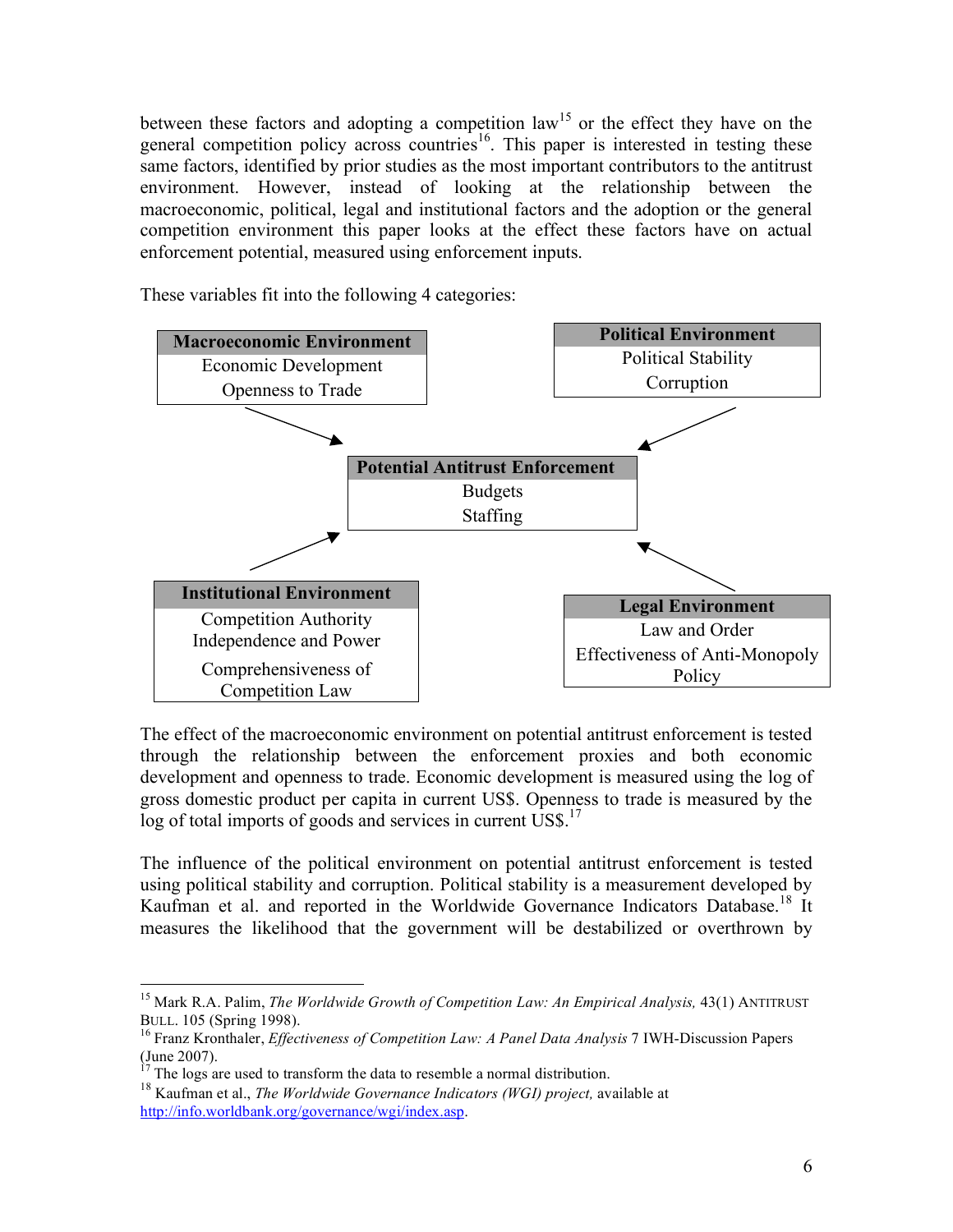unconstitutional or violent means.<sup>19</sup> The corruption measurement used here is developed in the International Country Risk Guide and is concerned with actual or potential corruption in the form of excessive patronage, nepotism, job reservations, 'favor-forfavors', secret party funding, and suspiciously close ties between politics and business.<sup>20</sup>

With regards to the legal environment, law and order in a country is measured using the index collected in the International Country Risk Guide that assesses the strength and impartiality of the legal system and the popular observance of the law.<sup>21</sup> The legal environment also tests for the relationship between enforcement and the effectiveness of the antitrust policy, a subjective measurement developed by the World Economic Forum in the Global Competitiveness Reports.<sup>22</sup> This variable is often used as a proxy for antitrust enforcement, but is used here as an explanatory variable to investigate the relationship between potential enforcement and the perceived and subjective legal environment surrounding competition policy established in the previous years in a given country.

Finally, the effect of the institutional environment on potential antitrust enforcement is tested by looking at the comprehensiveness of the competition law and the formal independence of the competition authority. Comprehensiveness of the competition law is measured using the index developed by Hylton and Deng, scoring the provisions of each country's antitrust law and summing the score into a formal index.<sup>23</sup> To account for the formal independence and power of the antitrust authority, a measurement call *de jure*  independence developed by Stephan Voigt is used. $^{24}$ 

Table 2 lists a detailed description of all variables used in the empirical study, their sources and measurement methodology.

<sup>&</sup>lt;sup>19</sup> *Id.* <sup>20</sup> The PRS Group, *International Country Risk Guide*, available at **http://www.prsgroup.com/ICRG** Methodology.aspx.

<sup>&</sup>lt;sup>21</sup> *Id.*<br><sup>22</sup> World Economic Forum, *The Global Competitiveness Report* (1997-2009).<br><sup>23</sup> Keith N. Hylton and Fei Deng, *Antitrust Around the World: Empirical Analysis of the Scope of Competition Laws and Their Effects,* 74 ANTITRUST L.J. 271 (2007).<br><sup>24</sup> Stephan Voigt, *The Economic Effects of Competition Policy Cross-Country Evidence Using Four New* 

*Indicators.* ICER Working Paper No.20 (2006). (The exact factors included in this *de jure* independence measurement are listed in Table 2).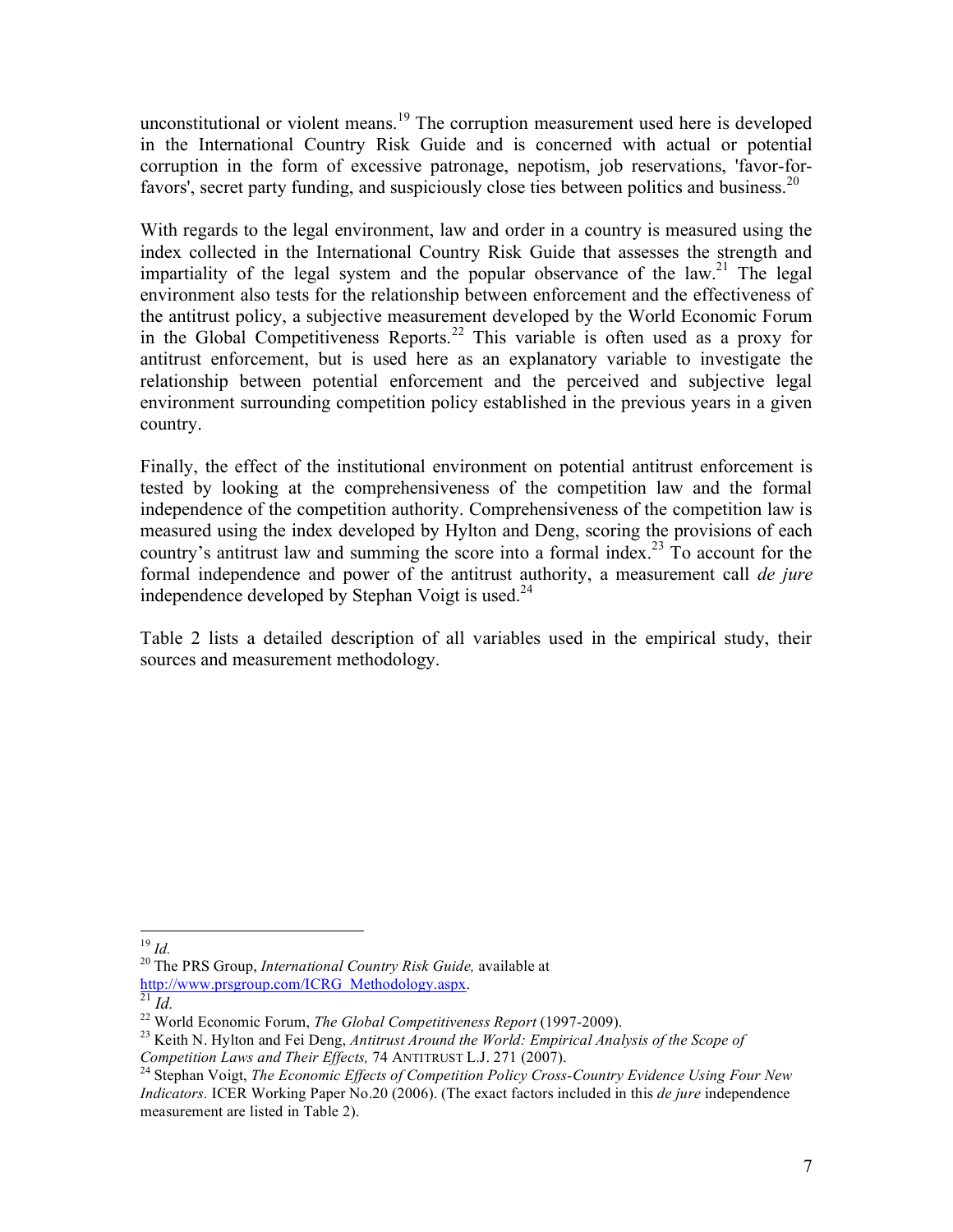#### **III. EMPIRICAL METHODOLOGY**

To investigate whether developing countries are capable of enforcing their competition laws or not the paper compares normalized budgets per billion US\$ of GDP and staffing levels per million of population across the developing countries. The results of this comparison are reported in Table 3.

To test the influence of macroeconomic, political, legal and institutional factors on the intensity of antitrust enforcement in developing countries the paper utilizes a panel estimation model. The use of panel data achieves two goals: First, it controls for permanent unobserved heterogeneity in the cross-sectoral model, when controlling for country fixed effects. Second, it allows the study of dynamic cross-sectoral populations.

The model specifications are as follows:

$$
Y_{it} = \alpha_i + \beta_i X_{it-1} + \epsilon_{it},
$$

where  $Y_{it}$  is the value of enforcement of the respective country *i* at time *t*,  $\alpha_i$  is a constant,  $X_{it-1}$  is the lagged vector of explanatory variables, and  $\varepsilon_{it}$  is the error term.

The dependent variable is potential antitrust enforcement proxied by two variables: budgets and staffing levels. The independent variables include all macroeconomic, political, legal and institutional factors stated above to explain the varying intensities of enforcement potential. Although several factors can be found to describe each of the macroeconomic, political, legal and institutional environments, it is known that these factors are highly correlated and the effect of one factor could be an interpretation of other factors.

The independent variables are tested for multi-collinearity by investigating the Variance Inflation Factors (VIF) for the variables. All VIFs and their degrees of collinearity (tolerance levels) are found to be of acceptable levels. All the independent variables are lagged one year, assuming that the effects of the environment take time to impact the level of enforcement.

The Hausman test is used to indicate whether the fixed or random effects model is more suitable given the data at hand.

To explore the robustness of the results alternative models are tested to show the consistency of the findings. First, pooled sample OLS modeling is used. Then year fixed effects are added to control for autocorrelation across time. Then both year and country fixed effects are included in the regressions. Finally, instead of fixed country effects random country effects are used, thereby utilizing the GLS model (Tables 5 and 6 report the results).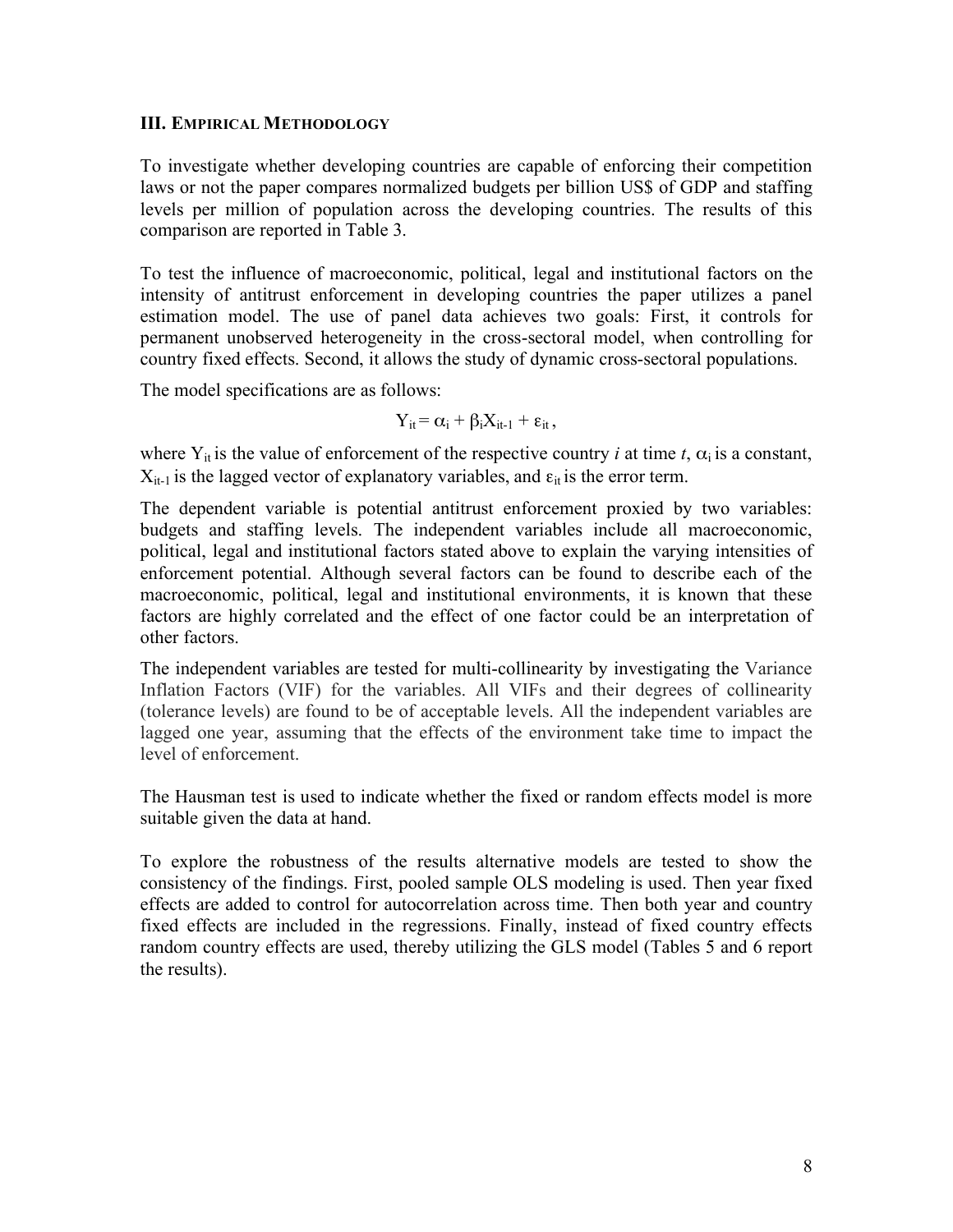#### **IV. DISCUSSION AND EMPIRICAL RESULTS**

#### *A. Measuring Potential Antitrust Enforcement*

Measuring inputs of antitrust authorities is also a measure of potential enforcement, as it is assumed that the higher the budgets and staffing levels the higher the *probability* of enforcement. Collecting budgets and staffing levels of the various antitrust authorities is a burdensome activity, which explains the lack of many studies using this methodology to measure legal enforcement. One of the few studies, by Jackson and  $Roe^{25}$ , using a resource-based methodology to measure legal enforcement inspired the assumptions and methodology of this paper. Despite the difficulty in collecting these input data, conducting an empirical study using a resource-based methodology is not impossible. Staffing levels are easier to collect than budgets, the latter being reluctantly shared or not shared at all. Therefore, the number of observations for staffing levels is slightly higher than the number of observations for budgets collected here.

The assumptions made in studies using budgets and staffing are as follows. First, "[h]igher budgets and greater staffing allow the regulator to examine allegations of wrongdoing, to write rules carefully, to conduct market surveillance and review filings, and to act more often to remedy, prevent and punish wrong-doing."26 Second, even "a not-very-independent regulator with a high budget and strong staffing indicates that political and market authorities have given the agency the go-ahead to enforce […] [the] rules"."<sup>27</sup>

The limits to using inputs as measurements of enforcement include the following: Higher budgets and more staffing do not always allow a regulator to do all the things listed above. It is arguably pending certain formal powers that the agency is equipped with, for example, a well-funded and well-staffed agency may simply not have the authority, by law or its executive regulation, do impose fines, write rules, examine allegations etc. Therefore, these input measurements, of staffing levels and budget values, should be studied together with formal powers allocated to the respective regulatory body under study, which is done in this paper. Here, measures for formal power, covering the comprehensiveness of the law and the independence of the antitrust authority, are added in the regression analyses to account for the effect these institutional variables have on potential antitrust enforcement.

Another limitation is that high budgets and strong staffing do not necessarily indicate political and market support to such a regulator. This funding and staffing could be merely put in place to make the regulator *seem* to be powerful. This is especially true for nations where the setting up of different regulatory bodies has been orchestrated by international bodies or donor institutions. Not only that, the funding often comes from these institutions themselves. It is often the case, that players such as the World Bank, the International Monetary Fund or the like, require developing countries to set up regulatory

<sup>25</sup> Jackson and Roe, *supra* note 13. <sup>26</sup> *Id.* at 210. 27 *Id.*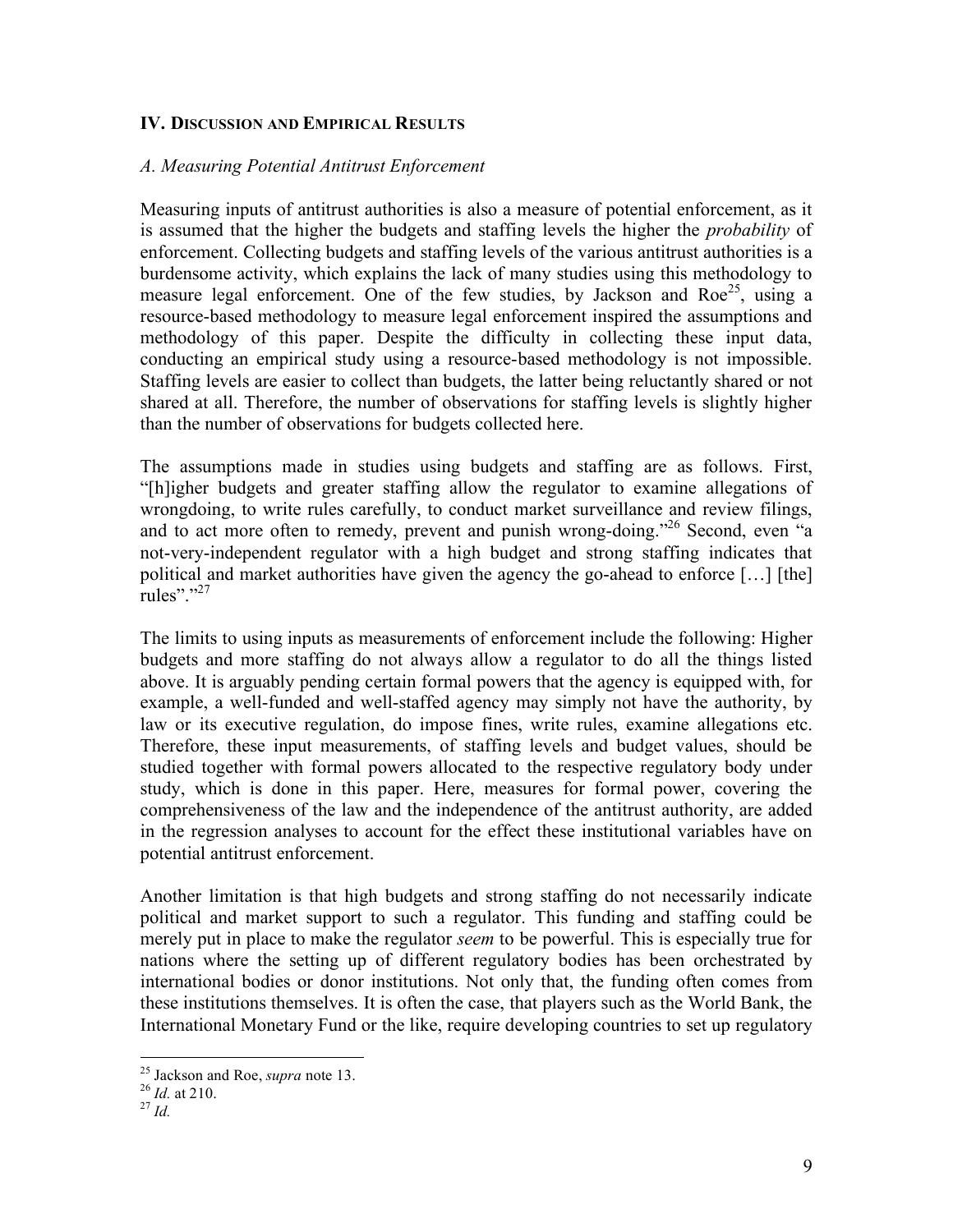bodies in various fields to assure compliance to international standards and rules adopted by the receiving countries. In this case, the budgets and staffing levels may be, like the presence of the law itself, a mere "window dressings" that the countries put in place to *please* and signal compliance to the mandating authority. And if the budgets are donations, so-to-speak, they may even say nothing at all about where the political will lies. However, this critique may be unfounded, if the budgets remain high over a certain period as it would make little sense, even in terms of persuading and pretending power, to keep money idle in authorities that do nothing. Therefore, it may be true, that high budgets and well staffed regulators that maintain such budgets and staffing over a longer period are indeed signaling political will.

Moreover, ample resources do not mean that they will be used wisely or that they are deployed for the purposes for which they were dedicated.<sup>28</sup> This means that measuring resources is not a measure of enforcement efficiency, only one of potential enforcement. Also, crony-oriented appointees or lazy bureaucrats may result in nothing being done to enforce the laws.<sup>29</sup>

Despite the various shortcomings of input measurements they do have their merit. They are especially informative once they are investigated in tandem with output measurements.<sup>30</sup> They also offer themselves for comparative analysis between different countries once the budgets are normalized by GDP and the staffing levels are normalized by population.

### *B. Do Developing Countries Enforce their Antitrust Laws?*

Table 3 presents the results of antitrust enforcement potential measured using average budgets and staffing. From the table one can see that all developing countries included in this study have the potential to enforce their competition laws with varying intensities. The only countries that have no potential to enforce their competition laws are India, Mauritius and Syria.

The average staffing level of all developing countries is around 11 staff per million of population. Figure 2 illustrates the variation between average staffing levels across countries. The graph shows that the variation in staffing levels is quite stark between developing countries. The majority of developing countries have staffing levels ranging from 2 to 18 per million of population. Some countries, like Barbados, Panama and Estonia highly exceed the mean levels. Both Barbados and Panama have competition authorities that are staffed at more than 7 fold the average staffing levels across developing countries. On the other hand, countries like Peru, Indonesia, Egypt, Tunisia, Kenya and Argentina are far blow the average levels of staffing with numbers blow 1 per million of population.

<sup>&</sup>lt;sup>28</sup> *Id.* at 211.<br><sup>29</sup> *Id.*<br><sup>30</sup> *Id* at 237. (Jackson and Roe acknowledge this fact by arguing that it is more useful to collect information on the actual enforcement activities undertaken, such as how many cases prosecuted each year, how many sanctions imposed and with what level of monetary penalty, how many criminal convictions obtained, etc.)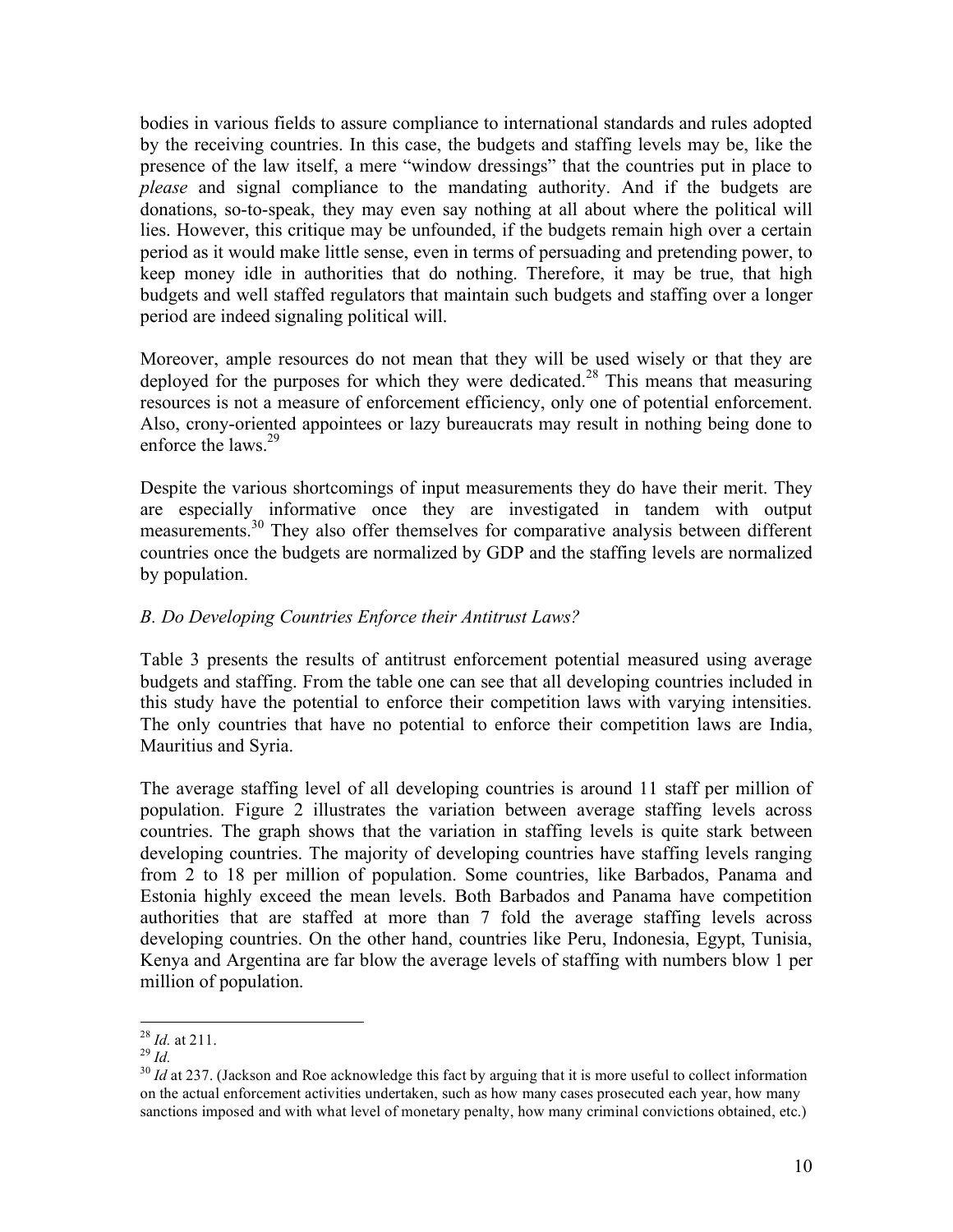The average budget of competition authorities across developing countries is around \$55,500 per billion US\$ of GDP. Figure 3 ranks developing countries according to their average budgets. From the graph one can see that the variation between countries in terms of budgets is less stark that their variation in terms of staffing. The majority of developing countries have budgets below \$50,000 per billion GDP. Few countries have average budgets slightly higher than \$50,000 and only 3 countries are far above this level affecting the mean budget level across the developing world. These are Turkey, Panama and Papua New Guinea. The countries with the lowest budgets are Kenya, Argentina and Peru.

Comparing Argentina with Panama, both upper middle economies, one can easily see that Panama reports 79 regulators staffing their competition authority per million of population whereas Argentina has only 1 staffer per million of population. Similarly, the budget of the competition authority in Panama is around \$285,000 per billion of GDP whereas the budget of the Argentinean competition authority is roughly equal to \$4,600 per billion of GDP. This comparison shows that the competition authority in Panama is more intensely staffed and better funded compared to its counterpart in Argentina. It can indicate that the government of Panama has put a stronger commitment to competition enforcement in Panama than Argentina. It also shows that the Panamanian competition authority will have more resources to actively enforce their competition law compared to Argentina.

On average staffing levels vary by 20 regulators per million population between countries and budgets vary by almost \$86,000 per billion US\$ of GDP. This raises the question of why these competition authorities have such varying resources across the developing world.

While comparing potential enforcement, it is important to take into account the actual size of the population and GDP. Countries with large populations will by default have a smaller ratio of staff over population. Similarly, countries with higher GDP will have a smaller ratio for their budgets over GDP. For example, comparing Papua New Guinea with Egypt, both considered low-income economies, the former has an average budget per million population of 8.65 and the latter of 0.58. One explanation of this difference is that Papua New Guinea is dedicating more resources to their antitrust authority compared to Egypt, hence indicating stronger commitment to potential antitrust enforcement. Another explanation could be that because Papua New Guinea's population is much smaller than Egypt's, the former being around 6 million and the latter being close to 80 million, their relative potential enforcement measurement proxied by staffing shows drastic differentiation. Nevertheless, only by normalized staffing and budgets can one compare different countries. Whether this translates into more actual enforcement or not needs to be further investigated and the validity can only become apparent when measurements collecting actual enforcement outputs, such as decisions and convictions, are combined with input data.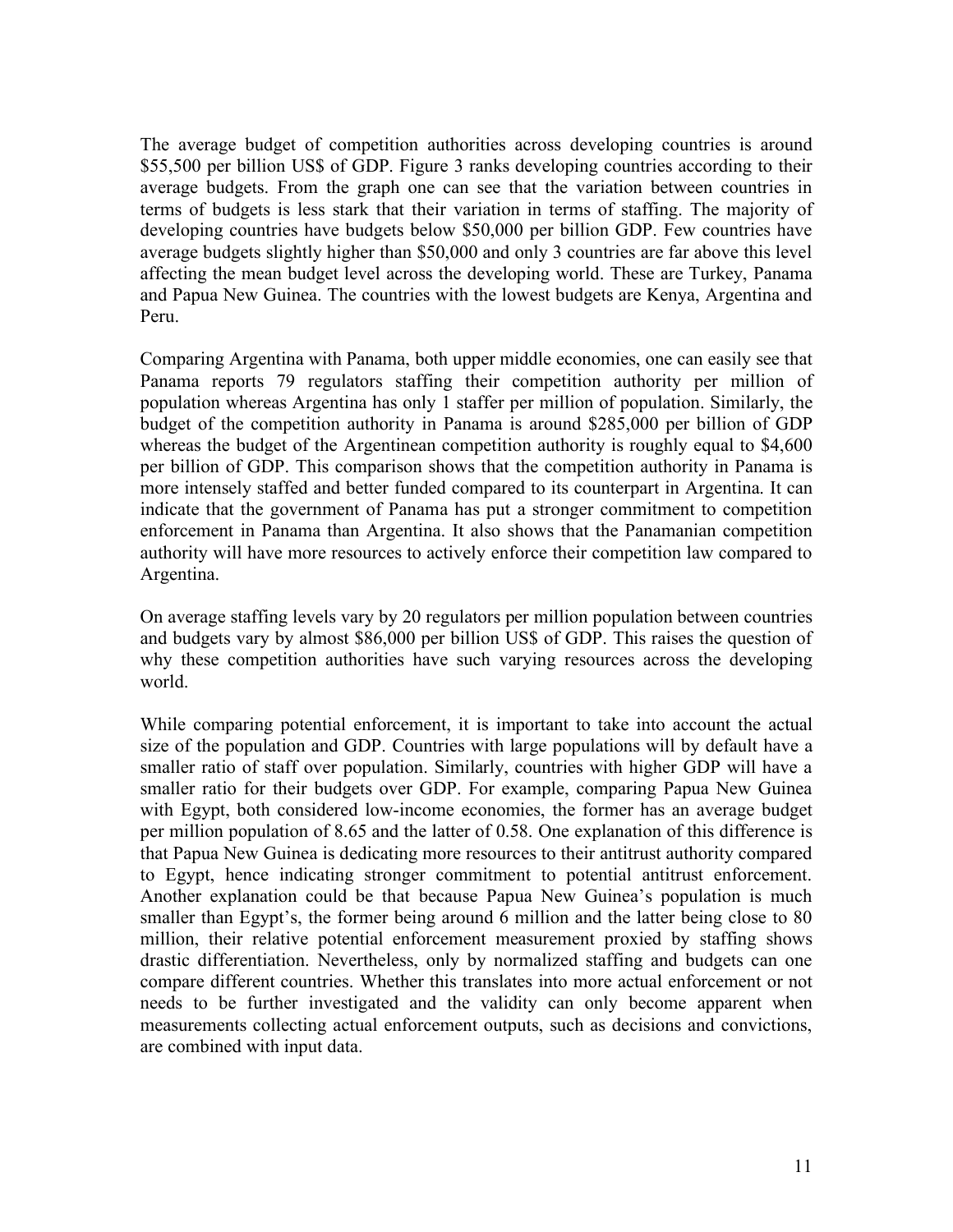#### *C. What affects the intensity of Potential Enforcement?*

Table 4 reports the results of the regressions. The Hausman test recommends the use of country random effects instead of fixed effects and therefore the model used in Table 4 is GLS. The random effects are also more relevant here seeing that the numbers of observations per country are relatively low. Also, using random effects allows the analysis to include the institutional environment variables that all lack temporal variation. The significance and effect of the results does not change much when fixed effects are used instead (this can be seen in Table 5 which presents alternative regression models to test for robustness).

Column (1) includes the variables representing the macroeconomic, political and legal environment. Column (2) adds the institutional variables to the analysis. The reason for this sequential addition is that the numbers of observations for the institutional variables are lower than the other variables and thereby reducing the total observations and countries included in the regressions.

Starting with the variables representing the macroeconomic environment, the results in Table 4 show that economic development, measured using GDP per capita, is positive and significantly related to both staffing and budget levels of antitrust authorities in developing countries. This relationship is maintained even in the sample including the institutional variables. This means that the more developed a country the more its antitrust authority will be funded and staffed. This is rather intuitive and is in line with the literature arguing that the poorer the country, the less it is willing to invest its scare resources on antitrust enforcement.<sup>31</sup> Poor countries would rather save these scarce resources to be spent on more pressing issues. A famous quote is worth noting: "Exporting antitrust to Eastern Europe is like giving a silk tie to a starving man. It is superfluous; a starving man has much more immediate needs. And if the tie is knotted too tightly he won't be able to eat what little there is available to him."32 The positive and significant effect on both budgets and staffing levels emphasizes the influence of economic development on both these proxies of potential antitrust enforcement.

With regards to openness to trade, measured using imports of goods and services, the relationship is negative and significant with regards to both budgets and staffing levels. This means that the more a country imports the lower the potential antitrust enforcement will be. In other words, the higher the imports the lower the resources a developing country is willing to dedicate to its antitrust enforcement authority. This highlights the positive effects of imports on the functioning of the market place by effectively increasing competition and putting competitive pressure on firms to abide by the antitrust laws. Whether imports in reality reduce the anticompetitive behavior of local firms is not necessarily answered by the results of this regression. The results only confirm that governments will dedicate fewer resources to antitrust enforcement the higher the import levels are. This is a very interesting finding that affirms that potential enforcement is reduced in relationship to increased importation. It could also be read to mean that

<sup>31</sup> Ajit Singh and Rahul Dhumale, *Competition Policy, Development And Developing Countries,* 7 T.R.A.D.E. Working Papers (November 1999).

<sup>32</sup> Paul E. Godek, *One U.S Export Eastern Europe Does Not Need,* REGULATION 15, 21 (1992).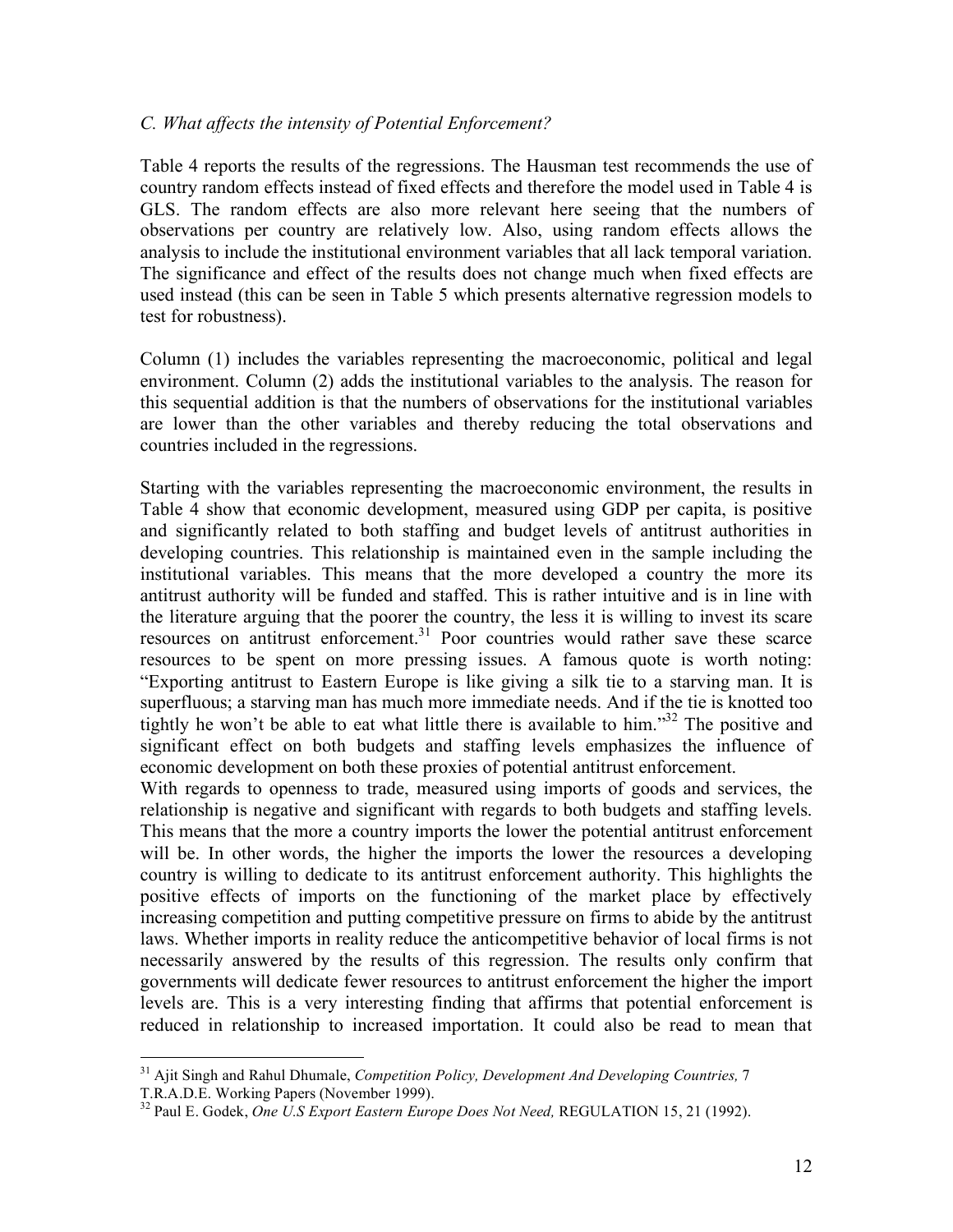developing countries in order to attract more imports will reduce their antitrust enforcement potential so not to scare imports away by appearing to be an aggressive country with respect to antitrust enforcement. This might confirm the "race to the bottom" arguments made about developing countries in the face of imports and foreign direct investments. Whether the results of this regression can be read to mean this negative connotation or just simply the positive effect imports have on disciplining local firms is impossible to decide. Only when looking at actual enforcement together with potential enforcement can one attempt to settle this issue.

Turning to the relationship between the political environment and antitrust enforcement, the results show that political stability in a developing country positively and significantly affects the potential antitrust enforcement. This result is, however, only maintained when looking at the staffing levels as a proxy of potential antitrust enforcement. This indicates that countries prone to revolutions and upheavals are less willing to commit to antitrust enforcement. This is also an intuitive result, seeing that countries that are plagued with political instability are probably indifferent with regards to antitrust enforcement.

The second variable representing the political environment is corruption. As the measurement of corruption increases, the level of corruption that is present in a country decreases. Corruption seems to be the only measurement that treats both variables capturing potential antitrust enforcement differently. The relationship between corruption and budget intensity is significantly negative, whereas it is positive and significant with regards to staffing. However, the effect of corruption on staffing levels disappears once the explanatory variables are increased to account for the institutional environment. Yet it stays negative and significant once these variables are added to the budgetary levels. The fact that the significance of corruption with regards to staffing is not robust once the explanatory variables are increased might indicate that this relationship is not really remarkable. Also the magnitude of the effect of corruption on staffing is much lower than on budgets. Focusing on the relationship with regards to budget intensities the negative and significant relation to corruption means that countries with less corruption allocate less budgetary resources to their antitrust authorities, i.e. are less concerned with potential antitrust enforcement. This shows that corruption might be related to either more actual or perceived antitrust violations hence requiring more commitment towards enforcement. Therefore, countries with higher levels of corruption will be more committed towards antitrust enforcement than countries with low corruption.

Now turning to the legal environment, the effects of the strength and impartiality of the legal system and law observance is not related to potential antitrust enforcement. This is rather counterintuitive as it is often argued that the imperfections in the legal systems of developing countries are responsible for the lack of antitrust enforcement. This result shows that antitrust enforcement is not necessarily linked to the effectiveness of the legal system. As for the measurement used as a proxy for the antimonopoly policy in a country, these are not robust across the regressions as well. Only after the inclusion of more explanatory variables does the relation between the antimonopoly policy and budget levels become significantly positive. This relation means that the more the subjective legal environment surrounding competition policy in a developing country is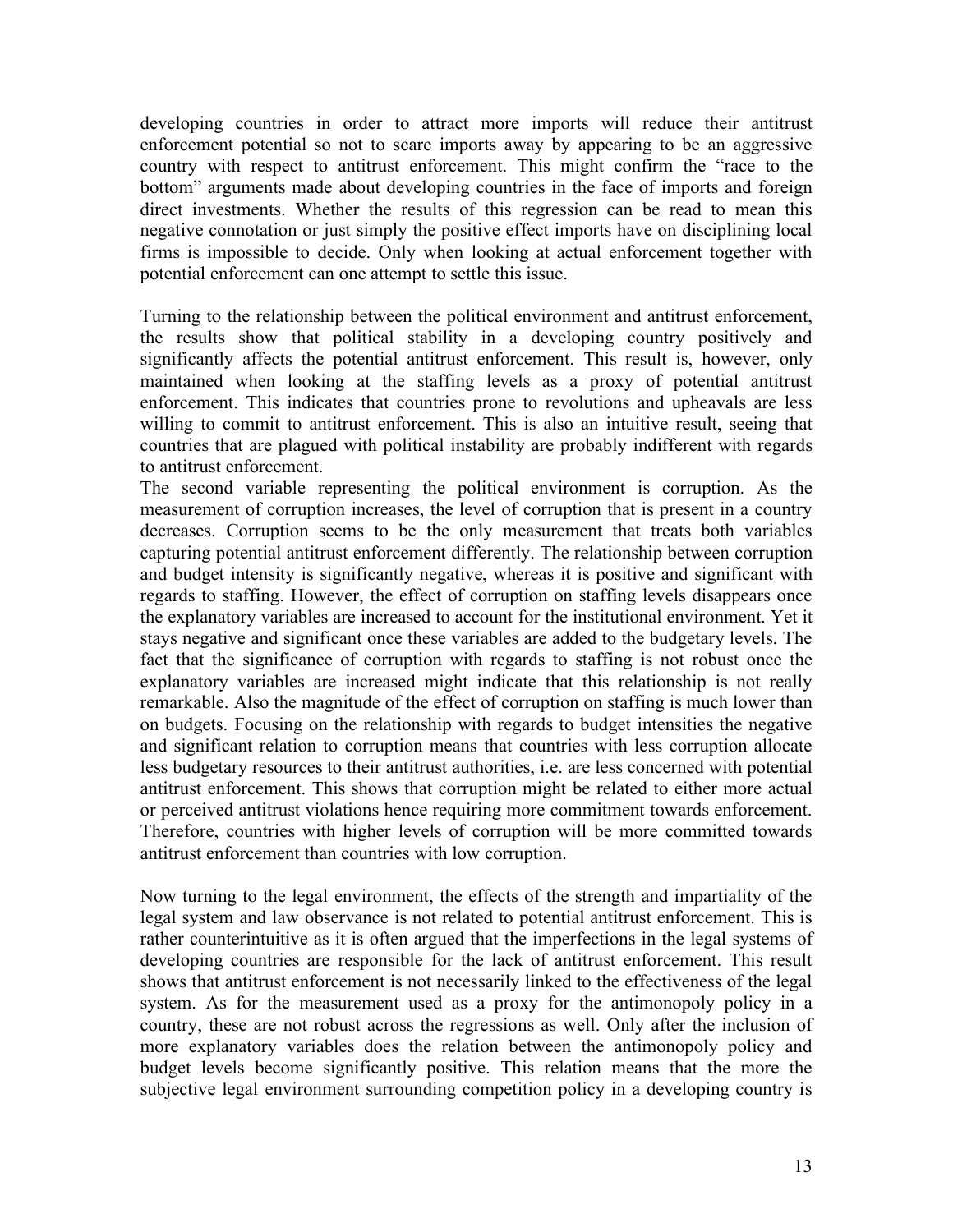considered effective the higher the potential antitrust enforcement will be. This is an intuitive consequence showing that the competition policy as perceived by people plays a minor role, not as important as other factors discussed before, in affecting the intensity of potential antitrust enforcement.

Finally, to consider the role played by the institutional environment in affecting the intensity of antitrust enforcement the results of the comprehensiveness of the competition law and the formal independence and power of the antitrust authority are assessed. The formal independence of the competition authority is not related to enforcement intensity. However, the comprehensiveness of the competition law only positively impacts the staffing levels. This means that the more comprehensive a law is, the more the authority will be endowed with resources to help it to enforce this law. This may be read to mean that the more comprehensive a competition law the more seriously antitrust enforcement will be taken. A comprehensive law can therefore signal an increasing commitment towards enforcement measured by more resources being dedicated towards antitrust enforcement.

To explore the robustness of the results for each proxy of potential antitrust enforcement, the paper suggests alternative measures in which the control variable of panel data are loosened. For instance, pooled sample OLS removes country effects (fixed and random) and most of the results maintain their significance across the models. Tables 5 and 6 present the results of the robustness checks for both proxies of potential antitrust enforcement respectively. The robustness check does not include the institutional variables as they lower the observations, however running all alternative regressions with the extended variables holds the results constant as the ones reported in Tables 5 and 6.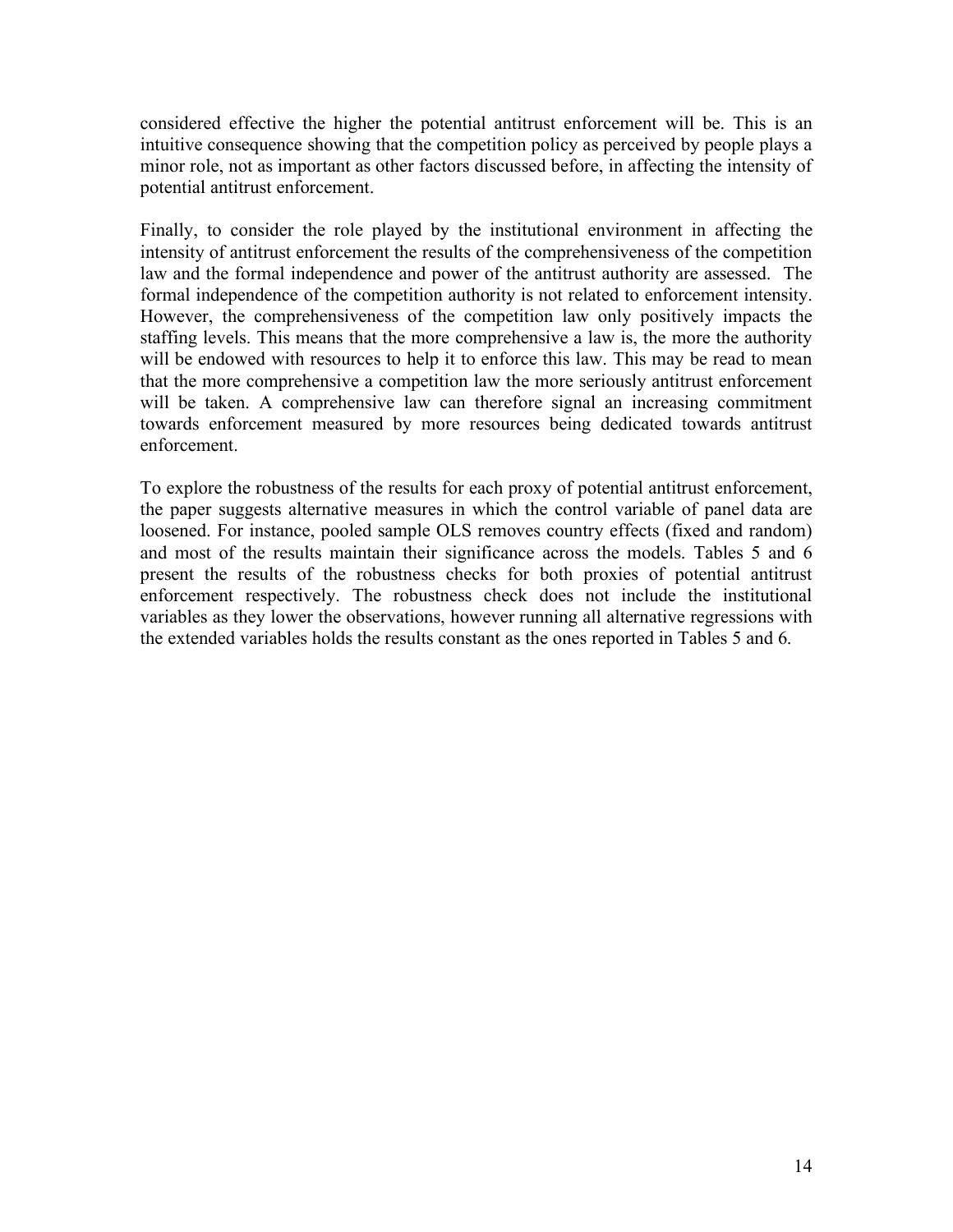### **V. CONCLUSION**

Whether developing countries enforce their competition laws or not has been a question that much of the literature on antitrust in developing countries has been struggling to answer. The assumption often made is that most developing countries never enforce their antitrust laws. Due to lack of data on antirust enforcement in developing countries this assumption has influenced much of what is written on the topic. The few that have taken up this question have focused on formal enforcement measurements, e.g. the comprehensives of the antitrust laws, independence of the competition authorities, or a subjective measurement on the effectiveness of competition policy to assess enforcement in developing countries. To offer an alternative to these measurements this paper collects resources of antirust authorities to address this question.

This alternative proxy of antitrust enforcement developed in this paper is focusing on *potential* antitrust enforcement by collecting in an original dataset information on budgets and staffing levels of antitrust authorities across a sample of 40 developing countries. The data clearly challenge the assumption of non-enforcement by illustrating that the majority of developing countries dedicate resources towards antitrust enforcement. This can be assumed to mean that actual enforcement does takes place. The leap from potential enforcement to actual enforcement is easier to make than from formal enforcement. Nevertheless, measuring enforcement outputs, such as decisions rendered and sanctions imposed would only enrich the conclusions made here. Also, if output variables are examined together with the input measurements presented in this paper, this will allow a more thorough comparison between counties. It will be interesting to investigate whether countries with higher budgets and more staffing actually enforce their laws more or not. This would reaffirm the effectiveness of measuring enforcement using a proxy based on potential enforcement variables.

After establishing that developing countries have the necessary potential to enforce their antirust laws the paper turns to assess why the potential for enforcement varies across the countries studied. The most important elements that affect antitrust enforcement capabilities were categorized into macroeconomic, political, legal and institutional factors. The relationship between these factors and potential antirust enforcement was examined using panel data estimation techniques. The results of the regressions show that economic development is strongly correlated with the resources dedicated to antitrust enforcement across developing counties. This affirms that the higher the economic development the higher the level of potential antirust enforcement. Moreover, the results show that imports also play an important role in antirust enforcement. The higher the imports the lower the resources allocated to antirust authorities. This is an interesting correlation and can be either be understood to mean that imports positively affect the marketplace by increasing competition and hence lowering the potential of antitrust enforcement or that developing countries, to attract more imports, lower their potential antitrust enforcement. The results also show that the higher the level of corruption the more resources are dedicated towards antitrust enforcement. This entails that countries plagued with high levels of corruption are also more concerned with potential antitrust enforcement. Furthermore, political stability is also found to have positive relation with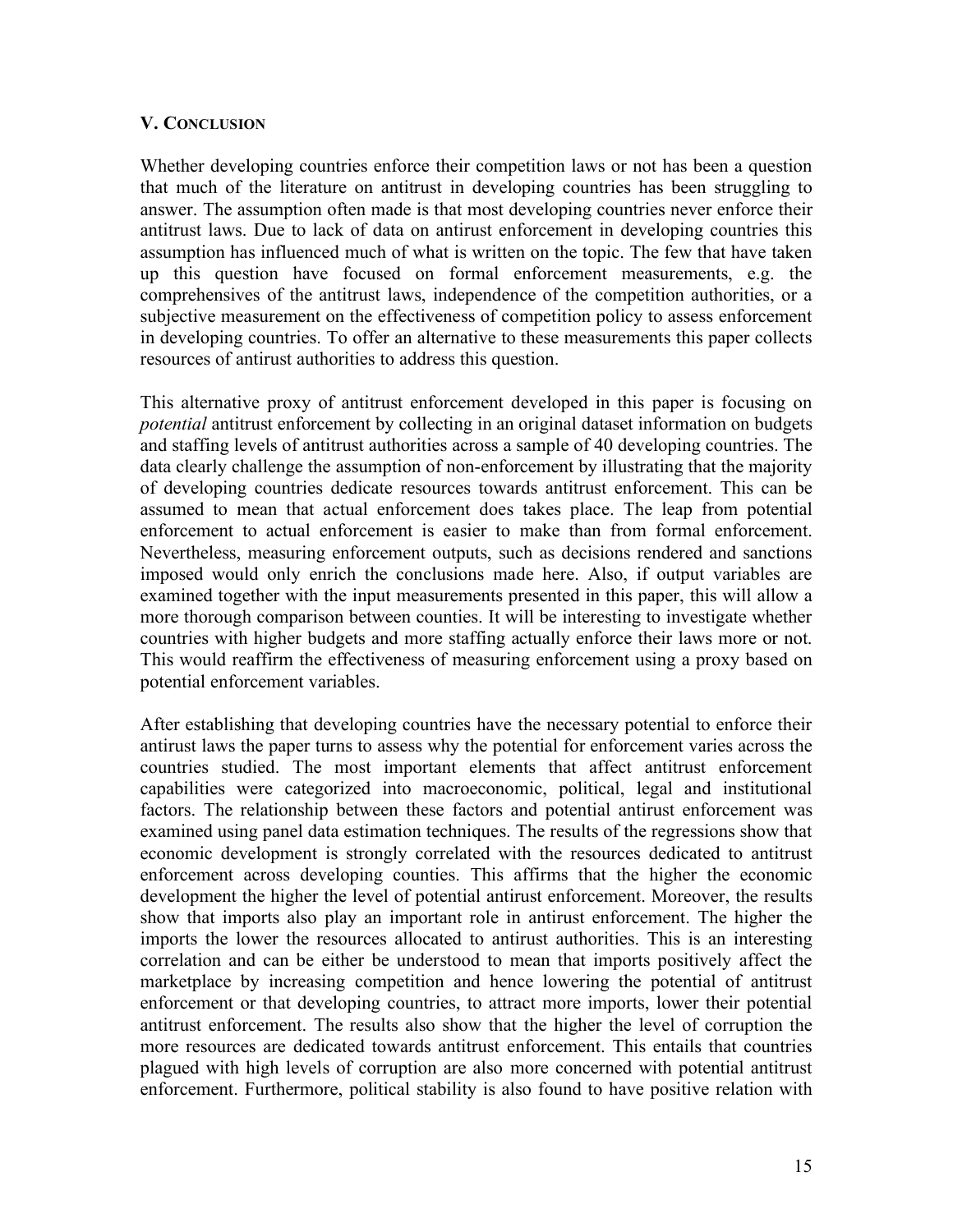regards to staffing levels at competition authorities. Finally, the effects of the legal and institutional environments on potential antirust enforcement are less significant across the regressions. The results of these influences on potential enforcement are significant across alternative statistical models.

The analysis in this paper can be extended in several directions. First, adding output variables to the input variables used here would enrich the study and improve the quality of the antitrust enforcement proxy developed. Second, alternative proxies measuring antirust enforcement could be compared with the ones developed here to assess how they relate to each other. Third, the effectiveness of antitrust enforcement in developing countries could be studied by assessing the relationship between the enforcement proxies and antitrust outputs, such as improved competition intensities. These and other extensions of the paper await further research.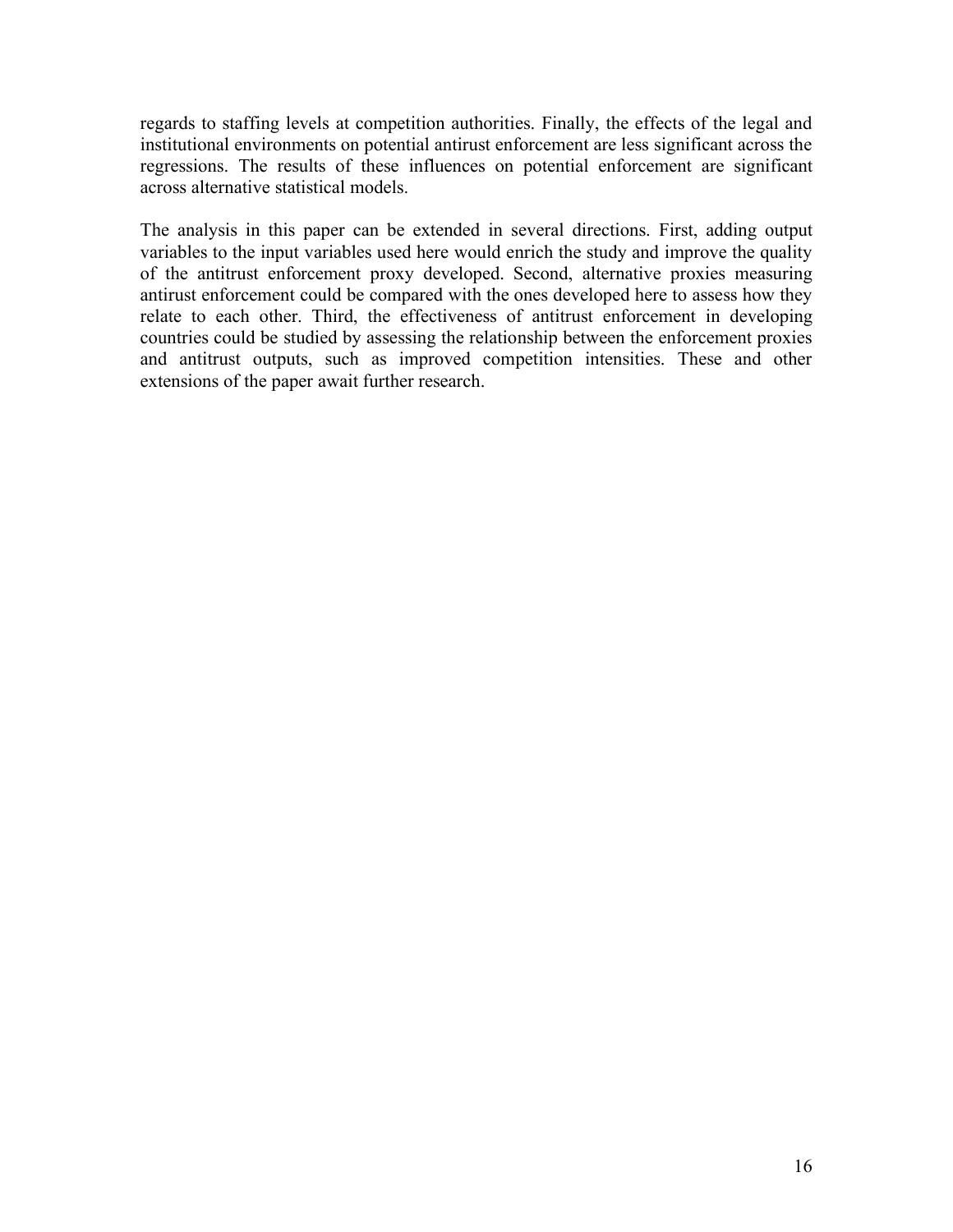

**FIGURE 1**: TIME-LINE OF ADOPTING COMPETITION LAWS IN THE DEVELOPING WORLD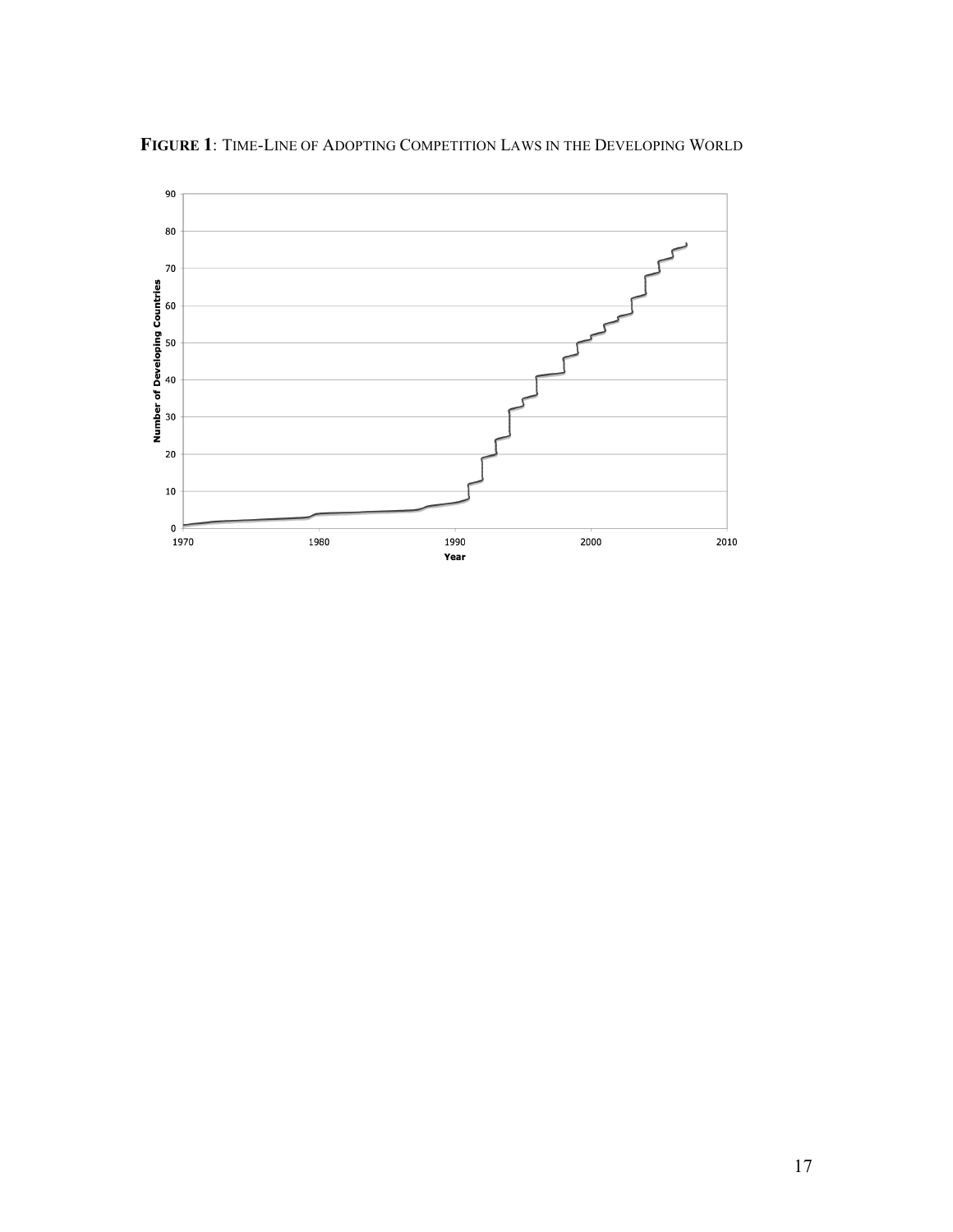| ##             | Country             | Region         | Year of<br><b>Adoption</b> | <b>Income Group<sup>2</sup></b> | ##       | Country                  | Region           | Year of<br><b>Adoption</b> | <b>Income</b><br>Group <sup>2</sup> |
|----------------|---------------------|----------------|----------------------------|---------------------------------|----------|--------------------------|------------------|----------------------------|-------------------------------------|
| 1              | Albania*            | Europe         | 1995                       | Lower middle                    | 40       | Mali                     | Africa           | 1992                       | Low                                 |
| $\overline{c}$ | Algeria             | Africa         | 1995                       | Upper middle                    | 41       | Mauritius*               | Africa           | 2003                       | Upper middle                        |
| 3              | Argentina*          | Americas       | 1980                       | Upper middle                    | 42       | Mexico*                  | Americas         | 1992                       | Upper middle                        |
| 4              | Armenia             | Asia           | 2000                       | Lower middle                    | 43       | Moldova                  | Europe           | 1992                       | Lower middle                        |
| 5              | Azerbaijan          | Asia           | 1993                       | Lower middle                    | 44       | Mongolia*                | Asia             | 1993                       | Lower middle                        |
| 6              | Barbados*           | Americas       | 2002                       | IMF: Developing $a$             | 45       | Montenegro               | Europe           | 2005                       | Upper middle                        |
| 7              | <b>Belarus</b>      | Europe         | 1992                       | Upper middle                    | 46       | Morocco                  | Africa           | 2001                       | Lower middle                        |
|                | Bosnia &            |                |                            | Upper middle                    |          |                          |                  |                            | Upper middle                        |
| 8              | Herzegovina*        | Europe         | 2001                       | Upper middle                    | 47       | Namibia                  | Africa           | 2003                       | Low                                 |
| 9              | Brazil              | Americas       | 1994                       | Upper middle                    | 48       | Nepal                    | Asia             | 2007                       | Lower middle                        |
| 10             | Bulgaria*           | Europe         | 1998                       |                                 | 49       | Nicaragua                | Americas         | 2006                       | Lower middle                        |
| 11             | Burkina Faso        | Africa         | 1994                       | Low                             | 50       | Pakistan                 | Asia             | 1970                       |                                     |
| 12             | Cameroon            | Africa         | 1998                       | Lower middle                    | 51       | Panama*                  | Americas         | 1996                       | Upper middle                        |
| 13             | Chile*              | Americas       | 1973                       | Upper middle                    | 52       | Papua New<br>Guinea*     | Oceania          | 2002                       | Lower middle                        |
| 14             | Colombia            | Americas       | 1992                       | Upper middle                    | 53       | Peru*                    | Americas         | 1991                       | Upper middle                        |
| 15             | Costa Rica*         | Americas       | 1994                       | Upper middle                    | 54       | Philippines              | Asia             | 1992                       | Lower middle                        |
| 16             | Cote d'Ivoire       | Africa         | 1991                       | Lower middle                    | 55       | Poland*                  | Europe           | 1990                       | Upper middle                        |
| 17             | Croatia*<br>Czech   | Europe         | 1995                       | IMF: Developing                 | 56       | Romania*                 | Europe           | 1996                       | Upper middle<br>Upper middle        |
| 18             | Republic*           | Europe         | 1991                       | IMF: Developing                 | 57       | Russia*                  | Europe           | 1991                       |                                     |
| 19             | Egypt*              | Africa         | 2005                       | Lower middle                    | 58       | Saudi Arabia             | Asia             | 2004                       | $IMF$ :<br>Developing               |
| 20             | El Salvador*        | Americas       | 2006                       | Lower middle                    | 59       | Senegal                  | Africa           | 1994                       | Low                                 |
| 21             | Estonia*            | Europe         | 1993                       | IMF: Developing                 | 60       | Serbia*                  | Europe           | 2005                       | Upper middle                        |
|                |                     |                |                            | Low                             |          |                          |                  |                            | $IMF$ :                             |
| 22             | Ethiopia            | Africa         | 2003                       |                                 | 61       | Slovakia*                | Europe           | 1994                       | Developing                          |
| 23             | Fiji                | Oceania        | 1998                       | Upper middle                    | 62       | South<br>Africa*         | Africa           | 1979                       | Upper middle                        |
| 24             | Georgia             | Asia           | 1996                       | Lower middle                    | 63       | Sri Lanka                | Asia             | 1987                       | Lower middle                        |
|                |                     |                |                            | Lower middle                    |          | Syrian Arab              |                  |                            | Lower middle                        |
| 25             | Guyana              | Americas       | 2004                       |                                 | 64       | Republic*                | Asia             | 2007                       |                                     |
| 26             | Honduras*           | Americas       | 2005                       | Lower middle                    | 65       | Tajikistan               | Asia             | 2004                       | Low                                 |
| 27             | Hungary*            | Europe         | 1996                       | IMF: Developing                 | 66       | Tanzania                 | Africa           | 2003                       | Low                                 |
| 28             | India*              | Asia           | 2003                       | Lower middle                    | 67       | Thailand                 | Asia             | 1999                       | Lower middle                        |
| 29             | Indonesia*          | Asia           | 1999                       | Lower middle                    | 68       | Tunisia*                 | Africa           | 1991                       | Lower middle                        |
| 30             | Jamaica*            | Americas       | 1993                       | Upper middle                    | 69       | Turkey*                  | Asia             | 1994                       | Upper middle                        |
| 31             | Jordan*             | Asia           | 2004                       | Lower middle                    | 70       | Ukraine*                 | Europe           | 1993                       | Lower middle                        |
| 32             | Kazakhstan          | Asia           | 2001                       | Upper middle<br>Low             | 71<br>72 | Uruguay                  | Americas         | 2000                       | Upper middle<br>Low                 |
| 33<br>34       | Kenya*<br>Kyrgystan | Africa<br>Asia | 1988<br>1994               | Low                             | 73       | Uzbekistan*<br>Venezuela | Asia<br>Americas | 1996<br>1992               | Upper middle                        |
| 35             | Lao, PDR            | Asia           | 2004                       | Low                             | 74       | Vietnam                  | Asia             | 2004                       | Low                                 |
| 36             | Latvia*             | Europe         | 1998                       | Upper middle                    | 75       | Yemen                    | Asia             | 1999                       | Low                                 |
| 37             | Lithuania*          | Europe         | 1999                       | Upper middle                    | 76       | Zambia*                  | Africa           | 1994                       | Low                                 |
| 38             | Macedonia*          | Europe         | 2006                       | Upper middle                    | 77       | Zimbabwe                 | Africa           | 1996                       | Low                                 |
| 39             | Malawi              | Africa         | 1998                       | Low                             |          |                          |                  |                            |                                     |

**TABLE 1:** BREAKDOWN OF ALL DEVELOPING COUNTRIES WITH A COMPETITION LAW BY 2007

*Source:* Global Competition Forum, World Bank Competition Law Database, World Bank Atlas Method, IMF World Economic and Financial Surveys.

 $2$ Income group according to the World Bank Atlas Method or IMF when indicated

a IMF: Developing: High Income Economies according to the World Bank, but considered developing according to the IMF 2009 classification

\* Included in the empirical study of this paper.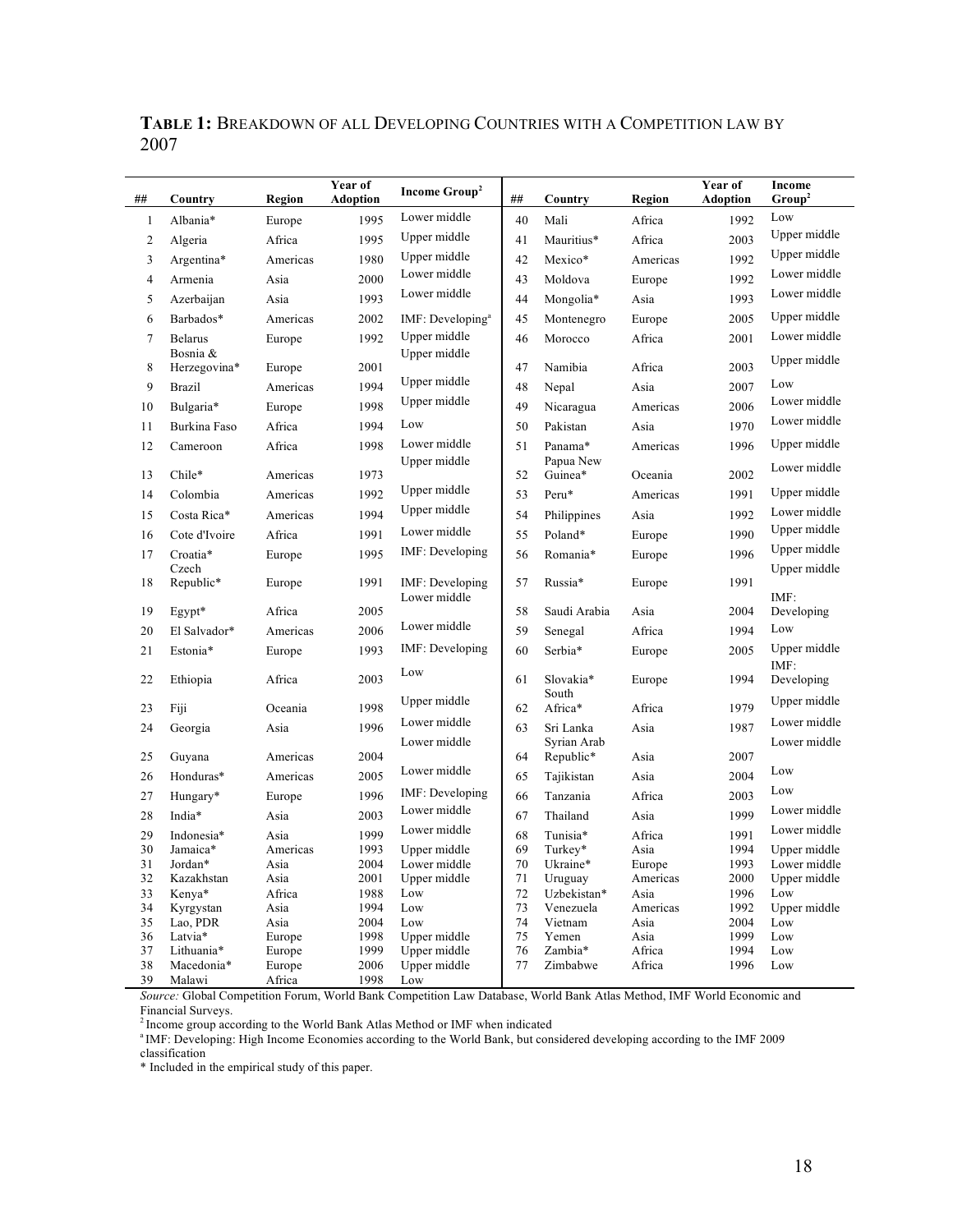| Source                  |                                               | antitrust authorities or available mainly in published<br>Collected through questionnaires sent to the various | Collected through questionnaires sent to the various<br>antitrust authorities or available mainly in published<br>annual reports by the authority |                       | World Development Indicators, World Bank<br>Database | World Development Indicators, World Bank<br>Database               | Kaufman et al. in World Governance Indicators<br>Database | International Country Risk Guide                                                                                                                                                                                                                                                                                                                                                   | International Country Risk Guide                                                                                                                                                                                                                                                                                                                                                                                                                                                                                                                        | World Economic Forum, Global Competitiveness<br>Reports                                                                                                                                         | Hylton and Deng, Antitrust World Reports                                                                                                                                                               | Competition Policy Cross-Country Evidence Using<br>Stephan Voigt, The Economic Effects of<br>Four New Indicators                                                                                                                                                                                                                                                                                                                                                                                                                                                               |
|-------------------------|-----------------------------------------------|----------------------------------------------------------------------------------------------------------------|---------------------------------------------------------------------------------------------------------------------------------------------------|-----------------------|------------------------------------------------------|--------------------------------------------------------------------|-----------------------------------------------------------|------------------------------------------------------------------------------------------------------------------------------------------------------------------------------------------------------------------------------------------------------------------------------------------------------------------------------------------------------------------------------------|---------------------------------------------------------------------------------------------------------------------------------------------------------------------------------------------------------------------------------------------------------------------------------------------------------------------------------------------------------------------------------------------------------------------------------------------------------------------------------------------------------------------------------------------------------|-------------------------------------------------------------------------------------------------------------------------------------------------------------------------------------------------|--------------------------------------------------------------------------------------------------------------------------------------------------------------------------------------------------------|--------------------------------------------------------------------------------------------------------------------------------------------------------------------------------------------------------------------------------------------------------------------------------------------------------------------------------------------------------------------------------------------------------------------------------------------------------------------------------------------------------------------------------------------------------------------------------|
| Description/Methodology | Resource-based Antitrust Enforcement Measures | The budget of antitrust authorities divided by the country's GDP.                                              | Size of the antitrust authorities staff divided by a countries population in million.                                                             | Explanatory Variables | The log of GDP per capita in current US\$            | of goods and services in current US\$.<br>The log of total imports | Political stability and absence of violence/terrorism.    | favors', secret party funding, and suspiciously close ties between politics and business. Maximum points<br>actual or potential corruption in the form of excessive patronage, nepotism, job reservations, 'favor-for-<br>This is an assessment of corruption within the political system. The measure is more concerned with<br>6. The higher the value the lower the corruption. | Law sub-component is an assessment of the strength and impartiality of the legal system, while the Order<br>rating $-3$ – in terms of its judicial system, but a low rating $-1$ – if it suffers from a very high crime rate<br>Law and Order are assessed separately, with each sub-component comprising zero to three points. The<br>sub-component is an assessment of popular observance of the law. Thus, a country can enjoy a high<br>ignored without effective sanction (for example, widespread illegal strikes).<br>of if the law is routinely | This indicator is based on a survey of participants in each country asked to rate, on a scale from 1 (lowest<br>value) to 7 (highest value), whether anti-monopoly policy promotes competition. | A measurement of the comprehensiveness of a law, where the presence of certain provisions in a law is<br>used to construct an index. The minimum possible total index score is 0 and the maximum is 30 | appointed though the executive, the length of the term for competition officers, whether the salaries are<br>set by the executive, whether the agency receives instructions by the executive, and finally whether the<br>De jure independence by looking at whether the agency is subjected to the supervision of government,<br>whether it has direct access to court, whether the leading member of the competition agency are<br>agency is required to publish its decisions. These are 13 different variables that cover formal<br>independence of the competition agency. |
| Variable                |                                               | <b>Budget per billion US\$</b><br>of GDP                                                                       | Staffing per million of<br>population                                                                                                             |                       | Log of GDP per capita                                | Log of Imports                                                     | Political Stability                                       | Corruption                                                                                                                                                                                                                                                                                                                                                                         | Law and Order                                                                                                                                                                                                                                                                                                                                                                                                                                                                                                                                           | Antimonopoly Policy<br>Effectiveness of                                                                                                                                                         | Comprehensiveness of<br>the Competition Law                                                                                                                                                            | Competition Authority<br>Formal Independence<br>and Power of                                                                                                                                                                                                                                                                                                                                                                                                                                                                                                                   |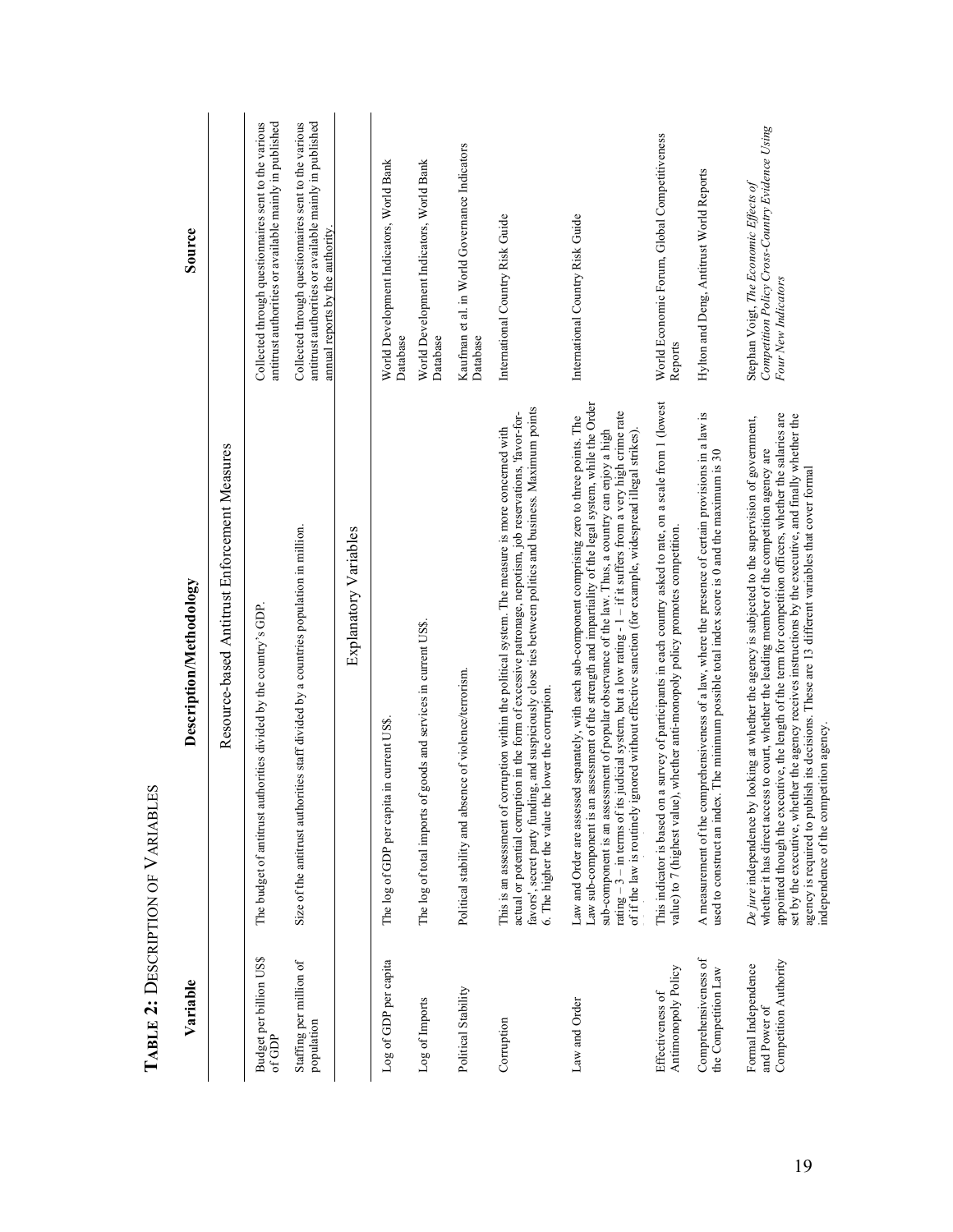| Country                   | Year of<br><b>Adoption</b> | <b>Years since</b><br>first<br>enforcement<br>data available | <b>Average Staffing</b><br>per million of<br>Population | <b>Average Budget</b><br>per billion US\$ of<br><b>GDP</b> |
|---------------------------|----------------------------|--------------------------------------------------------------|---------------------------------------------------------|------------------------------------------------------------|
| Albania                   | 1995                       | 5                                                            | 7.59                                                    | 49,882                                                     |
| Argentina                 | 1980                       | 12                                                           | 0.97                                                    | 4,642                                                      |
| Barbados                  | 2002                       | 5                                                            | 109.70                                                  | n/a                                                        |
| Bosnia & Herzegovina      | 2001                       | $\overline{4}$                                               | 5.09                                                    | 50,544                                                     |
| Bulgaria                  | 1998                       | $\overline{7}$                                               | 15.55                                                   | 46,883                                                     |
| Chile                     | 1973                       | 14                                                           | 3.57                                                    | 27,600                                                     |
| Costa Rica                | 1994                       | 14                                                           | 2.68                                                    | 13,667                                                     |
| Croatia                   | 1995                       | 12                                                           | 6.22                                                    | 33,904                                                     |
| Czech Republic            | 1991                       | 16                                                           | 8.93                                                    | 26,366                                                     |
| Egypt                     | 2005                       | 3                                                            | 0.58                                                    | 21,540                                                     |
| El Salvador               | 2006                       | 3                                                            | 4.09                                                    | 76,496                                                     |
| Estonia                   | 1993                       | 15                                                           | 26.19                                                   | n/a                                                        |
| Honduras                  | 2005                       | 3                                                            | 2.79                                                    | 60,787                                                     |
| Hungary                   | 1996                       | 11                                                           | 11.01                                                   | 60,295                                                     |
| India                     | 2003                       | $\tau$                                                       | 0.00                                                    | $\boldsymbol{0}$                                           |
| Indonesia                 | 1999                       | 9                                                            | 0.45                                                    | 14,169                                                     |
| Jamaica                   | 1993                       | 16                                                           | 6.60                                                    | 68,842                                                     |
| Jordan                    | 2004                       | 5                                                            | 1.56                                                    | n/a                                                        |
| Kenya                     | 1988                       | 18                                                           | 0.83                                                    | 483                                                        |
| Latvia                    | 1998                       | $\,8\,$                                                      | 18.72                                                   | 54,428                                                     |
| Lithuania                 | 1999                       | 10                                                           | 17.61                                                   | 47,466                                                     |
| Macedonia                 | 2000                       | $\,8\,$                                                      | 6.57                                                    | 58,519                                                     |
| Mauritius                 | 2003                       | 7                                                            | $\boldsymbol{0}$                                        | 0                                                          |
| Mexico                    | 1992                       | 15                                                           | 1.76                                                    | 21,026                                                     |
| Mongolia                  | 1993                       | 5                                                            | 12.71                                                   | 34,307                                                     |
| Panama                    | 1996                       | 13                                                           | 71.86                                                   | 284,853                                                    |
| Papua New Guinea          | 2002                       | 6                                                            | 8.65                                                    | 452,192                                                    |
| Peru                      | 1991                       | 14                                                           | 0.21                                                    | 5,911                                                      |
| Poland                    | 1990                       | 12                                                           | 6.33                                                    | 30,926                                                     |
| Romania                   | 1996                       | 11                                                           | 7.03                                                    | 41,149                                                     |
| Russia                    | 1991                       | 10                                                           | 13.09                                                   | 23,030                                                     |
| Serbia                    | 2005                       | 3                                                            | 2.30                                                    | 38,208                                                     |
| Slovakia                  | 1994                       | 14                                                           | 12.64                                                   | 34,386                                                     |
| South Africa              | 1979                       | 9                                                            | 1.85                                                    | 37,616                                                     |
| Sri Lanka                 | 1987                       | 4                                                            | n/a                                                     | n/a                                                        |
| Syrian Arab Republic      | 2007                       | $\mathfrak{Z}$                                               | $\boldsymbol{0}$                                        | $\boldsymbol{0}$                                           |
| Tunisia                   | 1991                       | 17                                                           | 0.61                                                    | 16,686                                                     |
| Turkey                    | 1994                       | 9                                                            | 4.48                                                    | 147,377                                                    |
| Ukraine                   | 1993                       | 5                                                            | 16.87                                                   | 58,202                                                     |
| Uzbekistan                | 1996                       | 11                                                           | 14.70                                                   | n/a                                                        |
| Zambia                    | 1994                       | 4                                                            | 2.18                                                    | n/a                                                        |
| Mean                      |                            | 9.20                                                         | 10.86                                                   | 55,497                                                     |
| Median                    |                            | 9.00                                                         | 5.66                                                    | 34,386                                                     |
| Minimum                   |                            | 3.00                                                         | 0.00                                                    | 0                                                          |
| Maximum                   |                            | 18.00                                                        | 109.70                                                  | 452,192                                                    |
| <b>Standard Deviation</b> |                            | 4.55                                                         | 20.08                                                   | 85,643                                                     |

## **TABLE 3:** POTENTIAL ENFORCEMENT DATA – RESOURCE-BASED RESULTS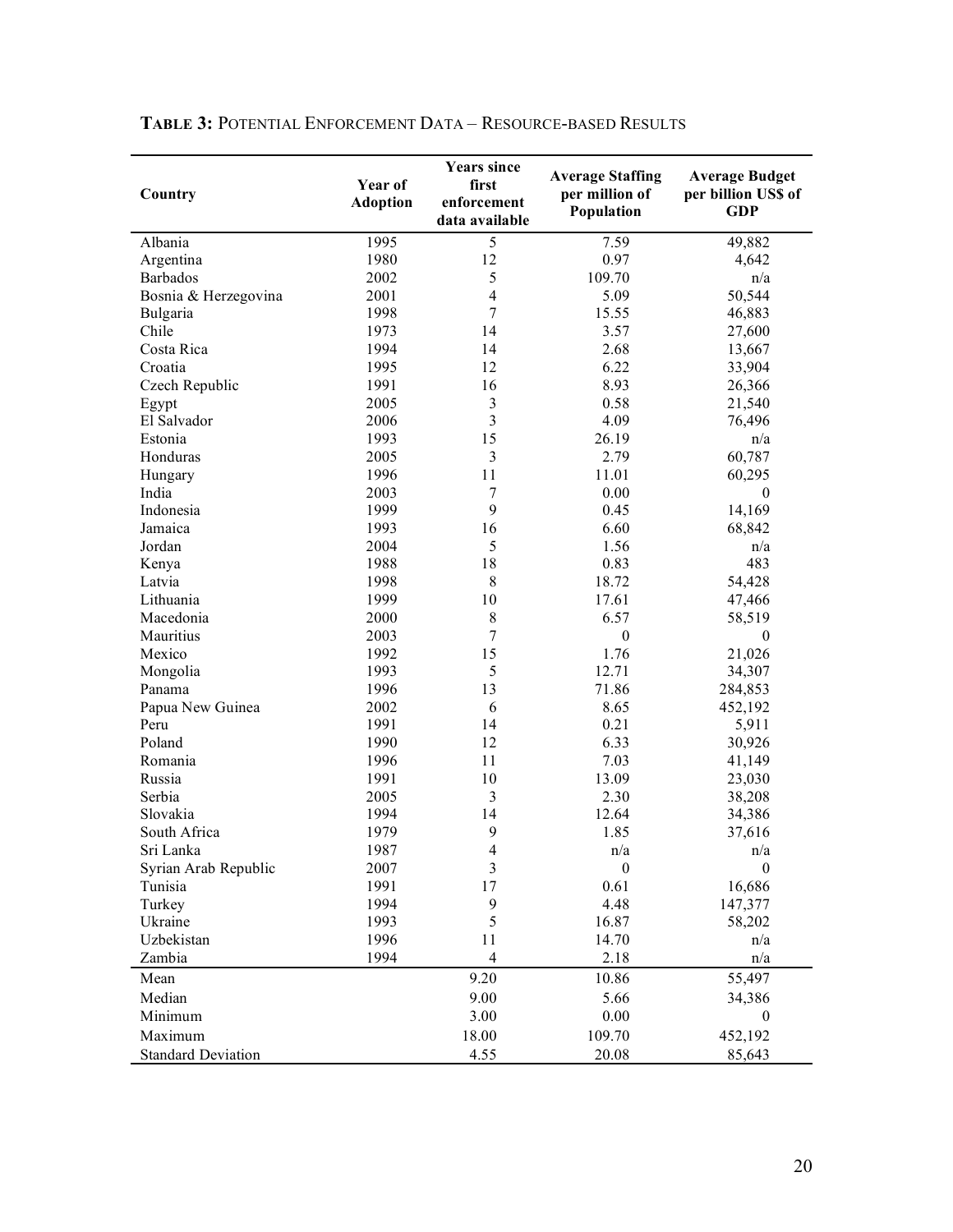

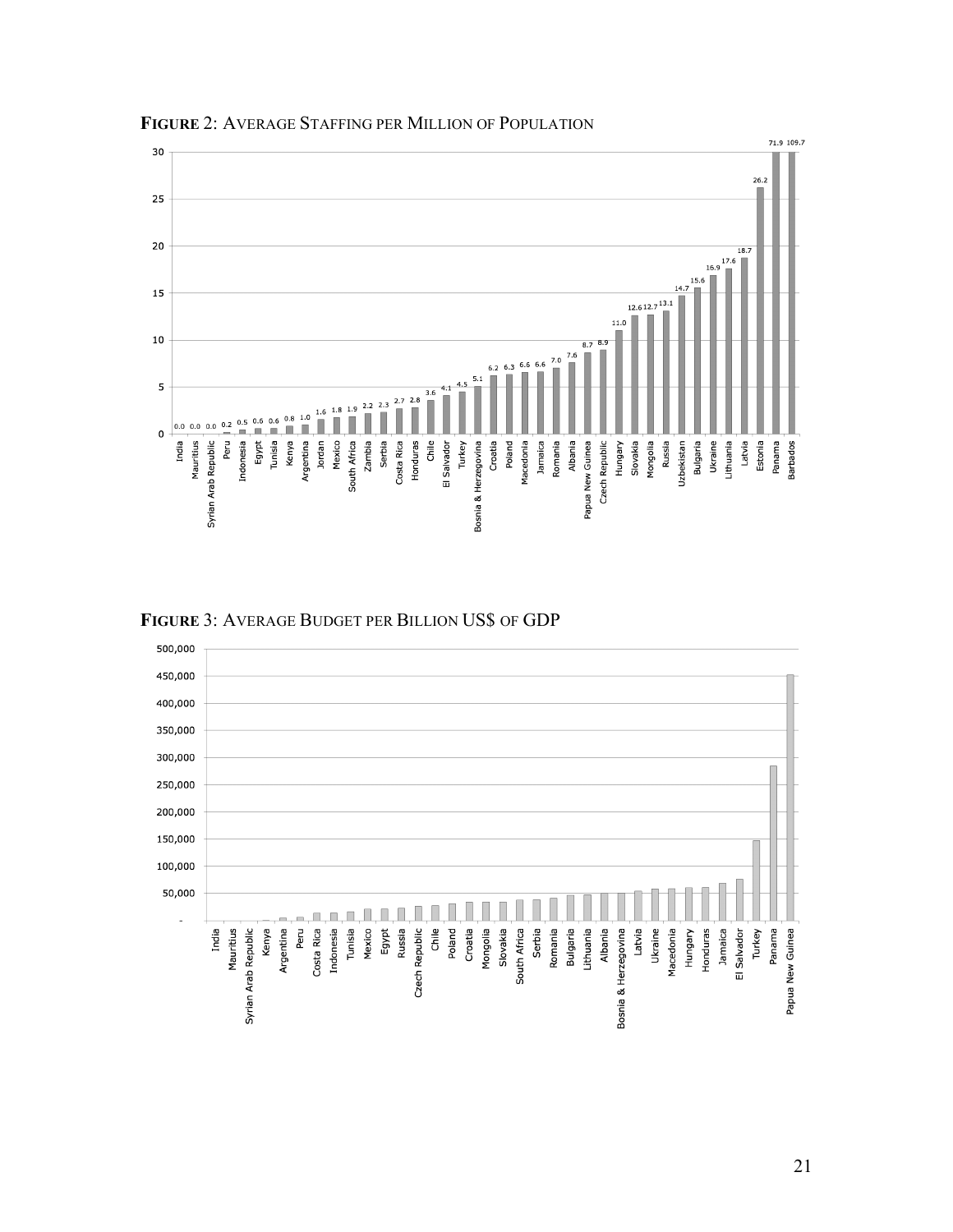|                                                                                           |                  | Log of Budget per billion US\$<br>of GDP | Log of Staffing per million of<br>Population |                                           |  |
|-------------------------------------------------------------------------------------------|------------------|------------------------------------------|----------------------------------------------|-------------------------------------------|--|
|                                                                                           | (1)              | (2)                                      | (1)                                          | (2)                                       |  |
| Log of GDP per Capita                                                                     | $0.773***$       | $0.663**$                                | 0.097                                        | $0.382**$                                 |  |
|                                                                                           | (0.232)          | (0.334)                                  | (0.156)                                      | (0.189)                                   |  |
| Log of Imports                                                                            | $-0.392**$       | $-0.559**$                               | $-0.370**$                                   | $-0.717***$                               |  |
|                                                                                           | (0.194)          | (0.262)                                  | (0.159)                                      | (0.17)                                    |  |
| <b>Political Stability</b>                                                                | 0.067            | 0.002                                    | $0.304***$                                   | $0.348***$                                |  |
|                                                                                           | (0.178)          | (0.228)                                  | (0.099)                                      | (0.123)                                   |  |
| Corruption                                                                                | $-0.177***$      | $-0.382***$                              | $0.076**$                                    | 0.068                                     |  |
|                                                                                           | (0.065)          | (0.148)                                  | (0.032)                                      | (0.046)                                   |  |
| Law and Order                                                                             | $-0.103$         | $-0.038$                                 | $-0.038$                                     | $-0.046$                                  |  |
|                                                                                           | (0.095)          | (0.117)                                  | (0.049)                                      | (0.054)                                   |  |
| <b>Effectiveness of Antimonopoly</b><br>Policy<br>Comprehensiveness of<br>Competition Law | 0.185<br>(0.115) | $0.308**$<br>(0.14)<br>0.113<br>(0.089)  | 0.071<br>(0.059)                             | 0.096<br>(0.067)<br>$0.201***$<br>(0.065) |  |
| <b>Competition Authority Formal</b><br>Power and Independence                             |                  | 1.833<br>(2.597)                         |                                              | 0.479<br>(1.902)                          |  |
| Constant                                                                                  | 13.554***        | 14.862***                                | 8.780***                                     | $11.115***$                               |  |
|                                                                                           | (3.605)          | (4.662)                                  | (2.896)                                      | (3.125)                                   |  |
| Observations                                                                              | 139              | 94                                       | 154                                          | 103                                       |  |
| Number of Countries                                                                       | 28               | 17                                       | 30                                           | 18                                        |  |

**Table 4:** EFFECTS ON POTENTIAL ANTITRSUT ENFORCEMENT – GLS REGRESSION MODELS

*Note:* Significance levels: \* 10%, \*\* 5%, \*\*\* 1%. Standard errors are in parentheses.

| Log of Budget per billion US\$ of GDP |                             |                                |                                                    |             |  |  |  |
|---------------------------------------|-----------------------------|--------------------------------|----------------------------------------------------|-------------|--|--|--|
|                                       | Pooled Sample<br><b>OLS</b> | OLS with year<br>fixed effects | OLS with both<br>year and country<br>fixed effects | <b>GLS</b>  |  |  |  |
|                                       | (1)                         | (2)                            | (3)                                                | (4)         |  |  |  |
| Log of GDP per Capita                 | $0.631***$                  | $0.673***$                     | $1.463***$                                         | $0.773***$  |  |  |  |
|                                       | (0.199)                     | (0.209)                        | (0.452)                                            | (0.232)     |  |  |  |
| Log of Imports                        | $-0.123$                    | $-0.14$                        | $-1.441**$                                         | $-0.392**$  |  |  |  |
|                                       | (0.121)                     | (0.125)                        | (0.558)                                            | (0.194)     |  |  |  |
| <b>Political Stability</b>            | 0.087                       | 0.109                          | 0.158                                              | 0.067       |  |  |  |
|                                       | (0.225)                     | (0.236)                        | (0.207)                                            | (0.178)     |  |  |  |
| Corruption                            | $-0.272**$                  | $-0.356**$                     | $-0.201***$                                        | $-0.177***$ |  |  |  |
|                                       | (0.13)                      | (0.155)                        | (0.067)                                            | (0.065)     |  |  |  |
| Law and Order                         | 0.074                       | 0.073                          | $-0.126$                                           | $-0.103$    |  |  |  |
|                                       | (0.108)                     | (0.112)                        | (0.104)                                            | (0.095)     |  |  |  |
| Effectiveness of                      | 0.097                       | 0.117                          | $0.213*$                                           | 0.185       |  |  |  |
| <b>Antimonopoly Policy</b>            | (0.147)                     | (0.152)                        | (0.122)                                            | (0.115)     |  |  |  |
| Constant                              | 8.048***                    | 8.283***                       | 33.110***                                          | 13.554***   |  |  |  |
|                                       | (2.12)                      | (2.244)                        | (10.556)                                           | (3.605)     |  |  |  |
| <b>Observations</b>                   | 139                         | 139                            | 139                                                | 139         |  |  |  |
| R-squared                             | 0.189                       | 0.207                          | 0.231                                              |             |  |  |  |
| Number of Countries                   |                             |                                | 28                                                 | 28          |  |  |  |

#### **Table 5:** TESTING ALTERNATIVE REGRESSION MODELS USING BUDGET INTENSITIES

*Note:* Significance levels: \* 10%, \*\* 5%, \*\*\* 1%. Standard errors are in parentheses.